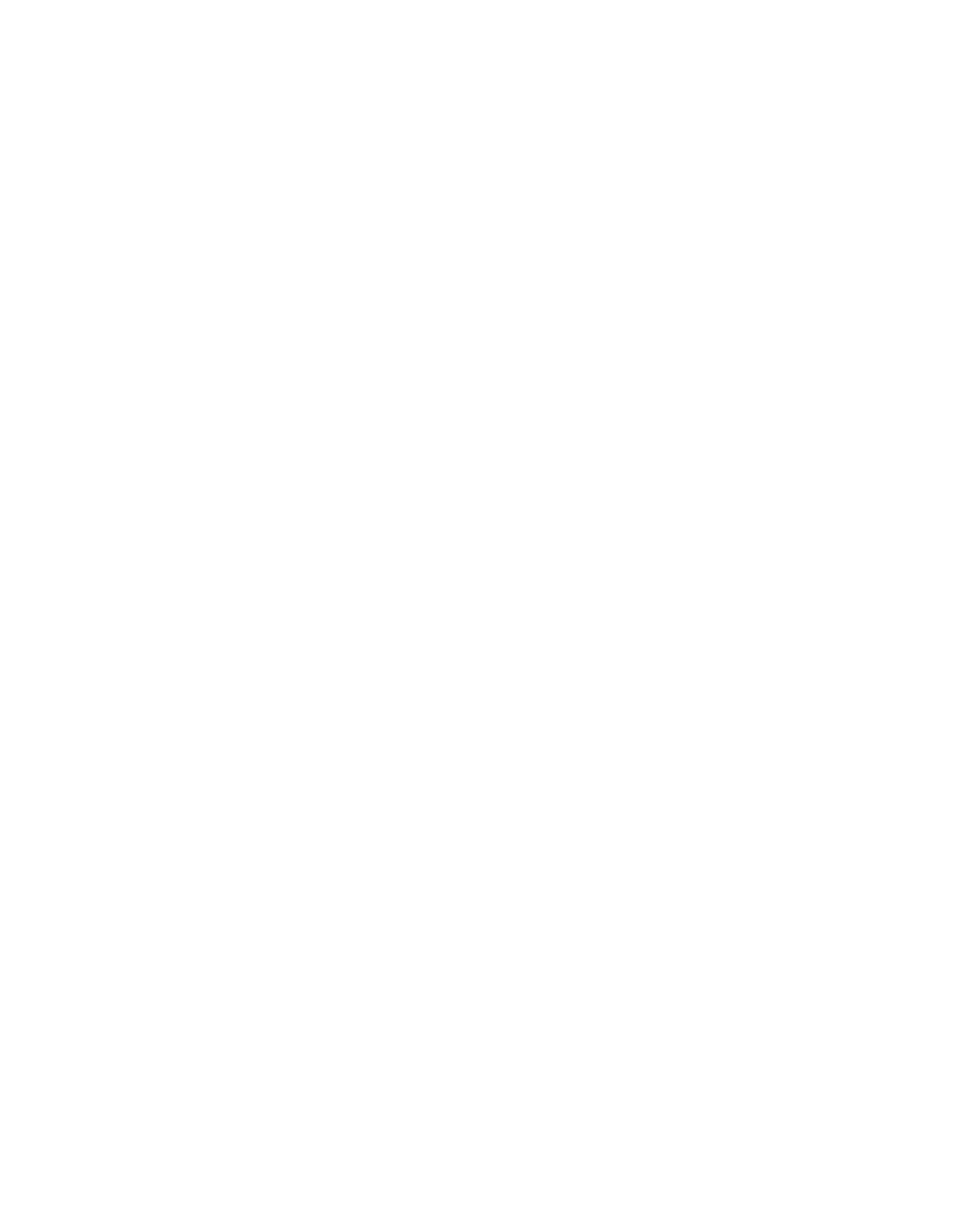# Table of Contents

| $\mathbf{1}$                                                                                |                                                                                                                                                                                                                                                                  |
|---------------------------------------------------------------------------------------------|------------------------------------------------------------------------------------------------------------------------------------------------------------------------------------------------------------------------------------------------------------------|
| $\mathcal{L}$<br>2.1<br>2.2<br>2.2.1<br>2.2.2<br>2.2.3<br>2.2.4<br>2.3<br>2.4<br>2.5<br>2.6 | THE ARPANET 1822L HOST ACCESS PROTOCOL 3<br>Translation Policies 11<br>Reporting Destination Host Downs 13<br>$1822L$ and $1822$ Interoperability 15<br>Uncontrolled Packets 16<br>Establishing Host-IMP Communications 19<br>Counting RFNMs When Using 1822L 20 |
| 3<br>3.1<br>3.2                                                                             | $1822L$ LEADER FORMATS<br>25<br>$Host-to-IMP$ 1822L Leader Format<br>26<br>IMP-to-Host 1822L Leader Format 34                                                                                                                                                    |
| 4<br>A                                                                                      | $1822L$ -IP ADDRESS MAPPINGS<br>43                                                                                                                                                                                                                               |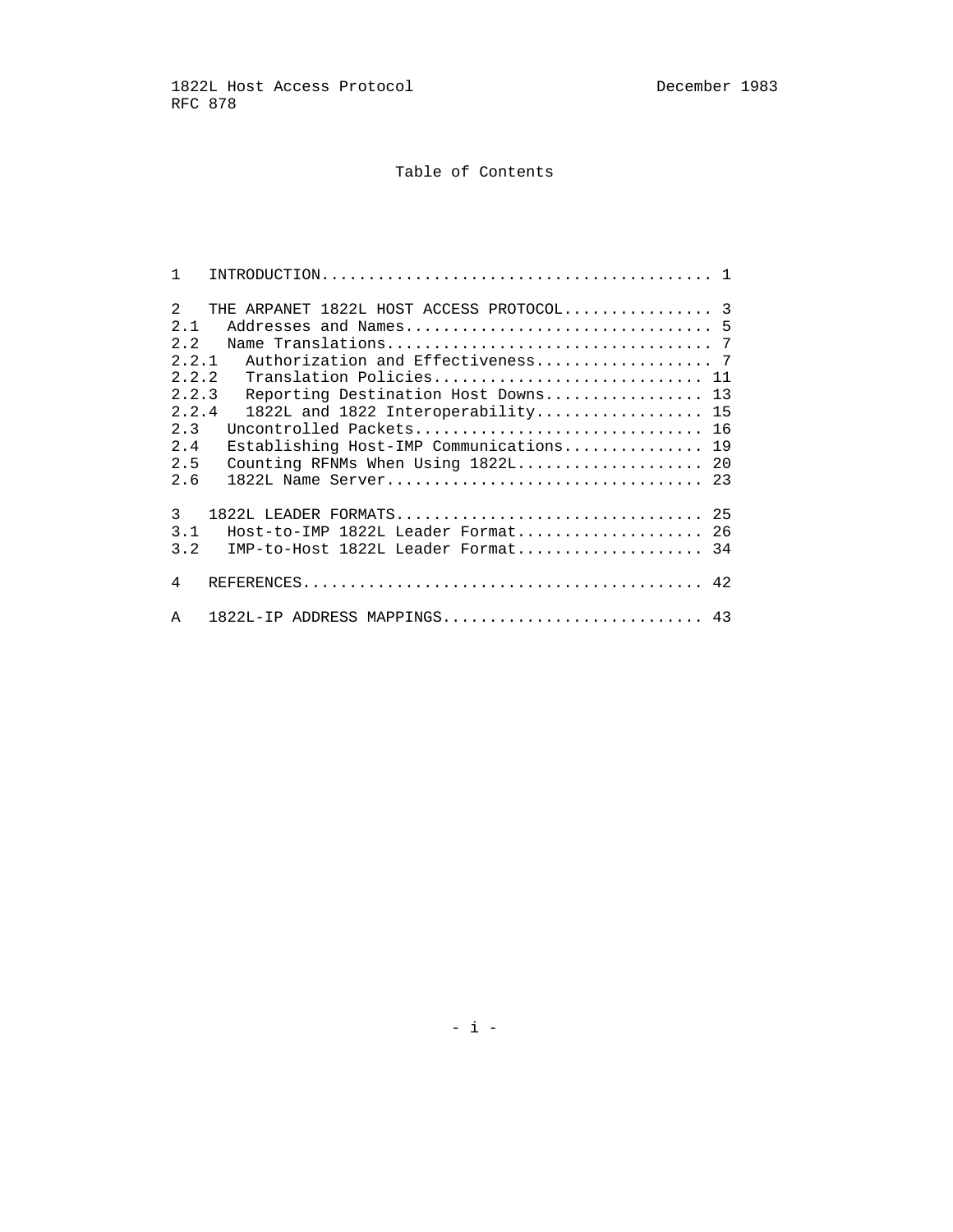# FIGURES

|     | $3.1$ Host-to-IMP 1822L Leader Format 27 |
|-----|------------------------------------------|
| 3.2 | NDM Message Format 30                    |
|     |                                          |
|     |                                          |
|     | A.1 1822 Class A Mapping 44              |
|     | A.2 1822L Class A Mapping 44             |
|     |                                          |
|     |                                          |
|     |                                          |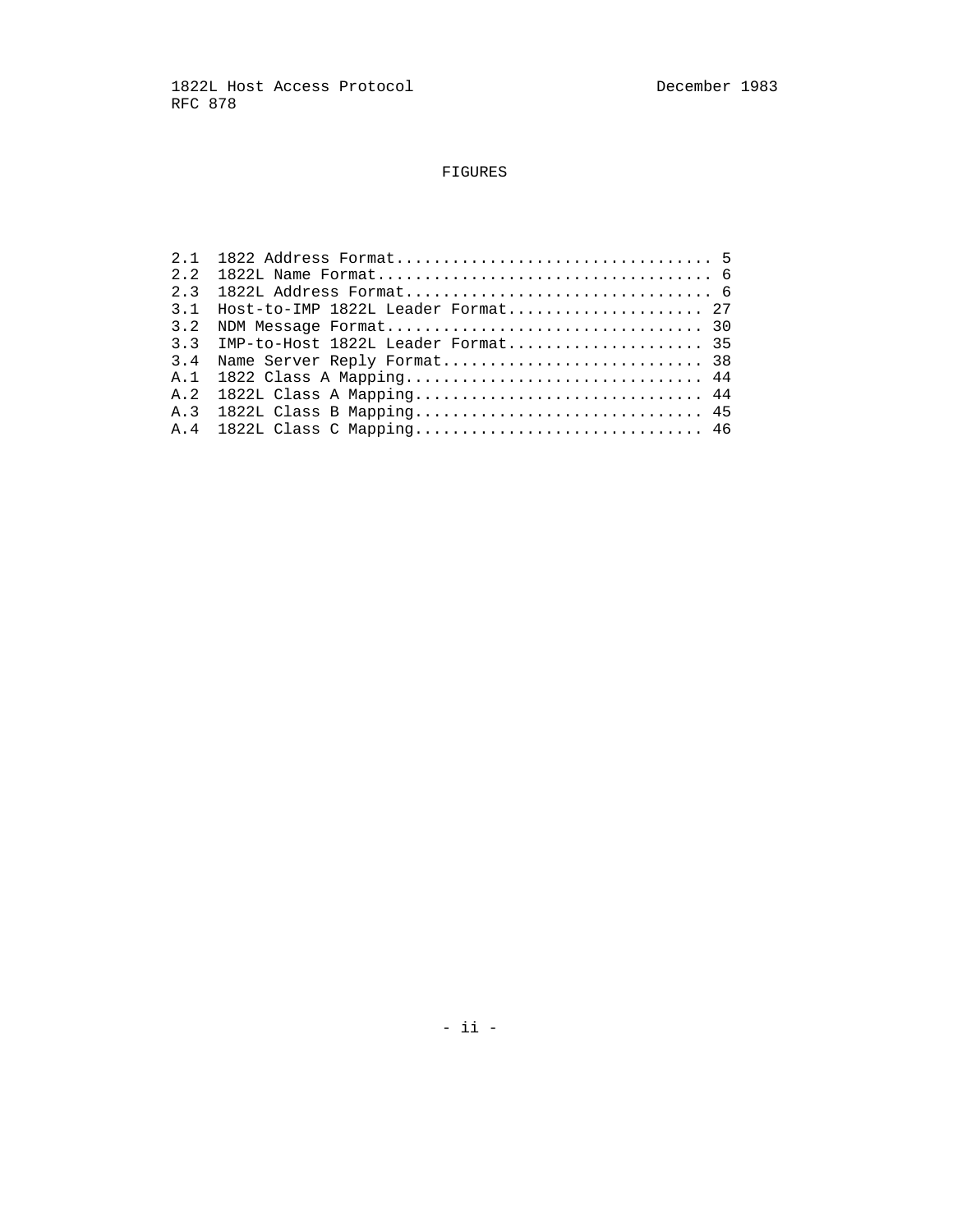#### 1 INTRODUCTION

 This RFC specifies the ARPANET 1822L Host Access Protocol, which will allow hosts to use logical addressing (i.e., host names that are independent of their physical location on the ARPANET) to communicate with each other. This new host access protocol is known as the ARPANET 1822L (for Logical) Host Access Protocol, and is a successor to the current ARPANET 1822 Host Access Protocol, which is described in sections 3.3 and 3.4 of BBN Report 1822 [1]. Although the 1822L protocol uses different Host-IMP leaders than the 1822 protocol, the IMPs will continue to support the 1822 protocol, and hosts using either protocol can readily communicate with each other (the IMPs will handle the translation automatically).

 The RFC's terminology is consistent with that used in Report 1822, and any new terms will be defined when they are first used. Familiarity with Report 1822 (section 3 in particular) is assumed. As could be expected, the RFC makes many references to Report 1822. As a result, it uses, as a convenient abbreviation, "see  $1822(x)$ " instead of "please refer to Report 1822, section x, for further details".

 This RFC updates, and obsoletes, RFC 851. The changes from that RFC are:

- 1 -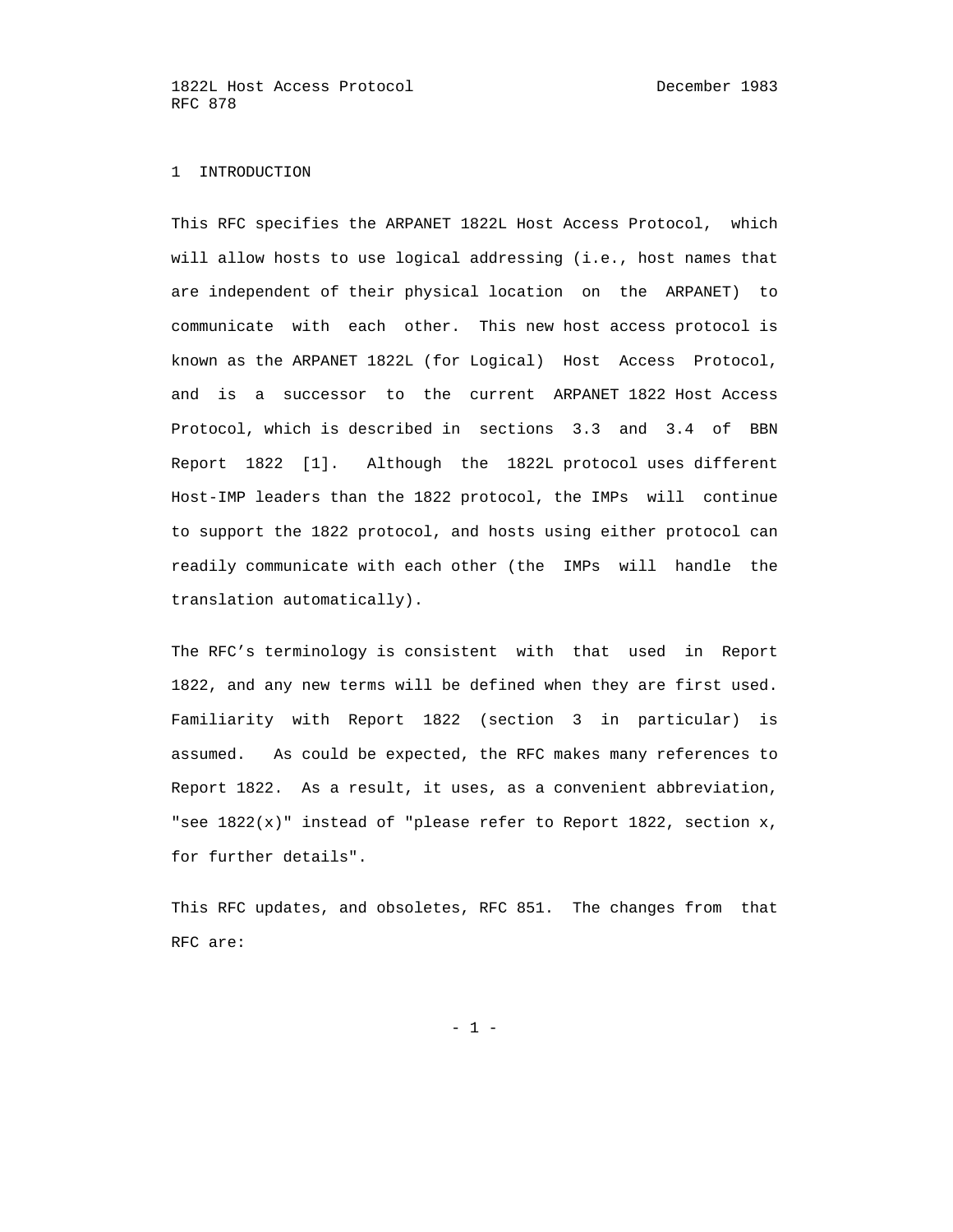o Section 2.2.4 was rewritten for clarity.

- o Section 2.5 was expanded to further discuss the effects of using 1822L names on host-to-host virtual circuits.
- o In section 3.2, the type 1 IMP-to-host message has two new subtypes, the type 9 message has one new subtype, and the type 15, subtype 4 message is no longer defined.
- o An appendix describing the mapping between 1822L names and internet (IP) addresses has been added.

All of these changes to RFC 851 are marked by revision bars (as | shown here) in the right margin.  $\vert$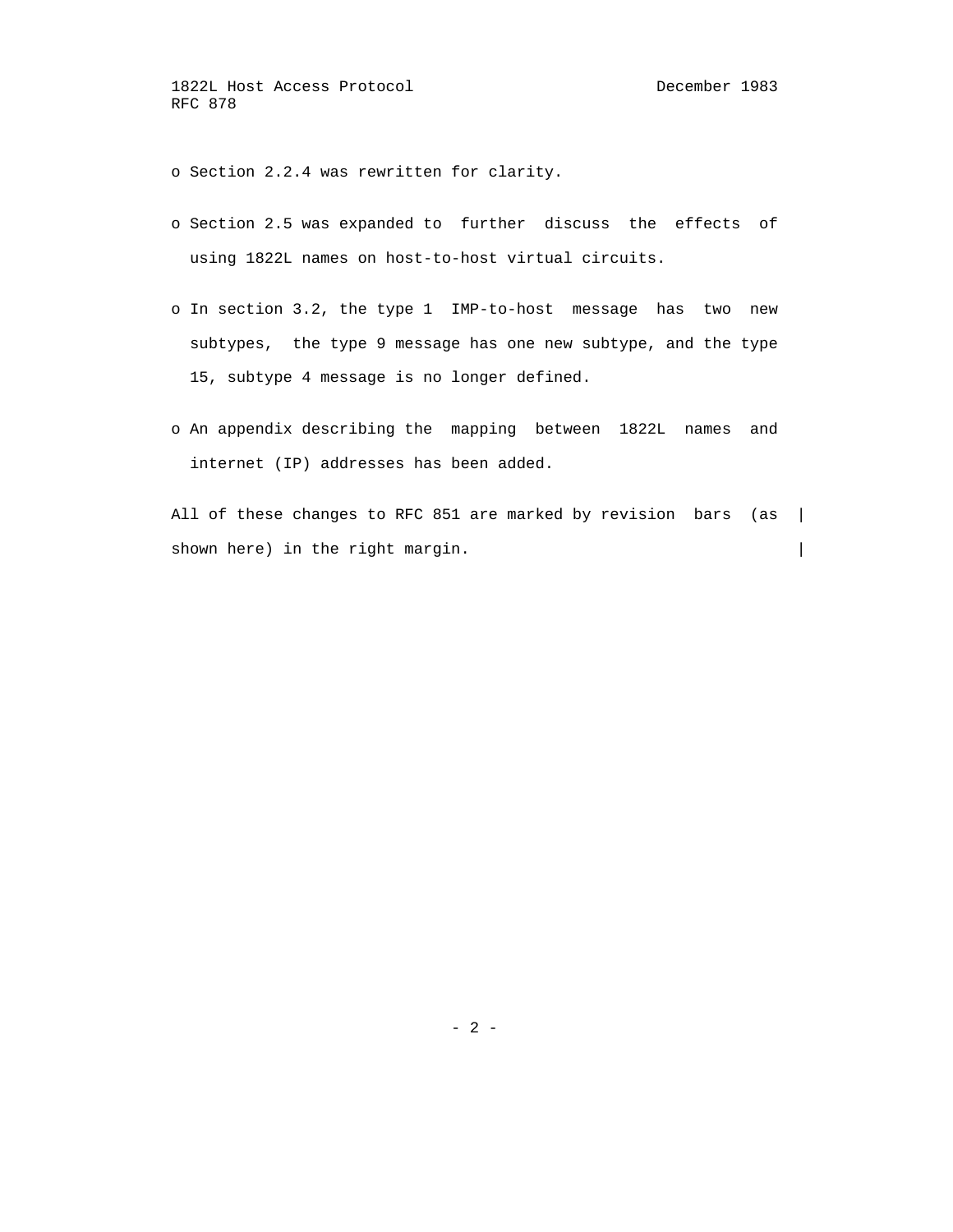2 THE ARPANET 1822L HOST ACCESS PROTOCOL

 The ARPANET 1822L Host Access Protocol allows a host to use logical addressing to communicate with other hosts on the ARPANET. Basically, logical addressing allows hosts to refer to each other using an 1822L name (see section 2.1) which is independent of a host's physical location in the network. IEN 183 (also published as BBN Report 4473) [2] gives the use of logical addressing considerable justification. Among the advantages it cites are:

- o The ability to refer to each host on the network by a name independent of its location on the network.
- o Allowing different hosts to share the same host port on a time-division basis.
- o Allowing a host to use multi-homing (where a single host uses more than one port to communicate with the network).
- o Allowing several hosts that provide the same service to share the same name.

 The main differences between the 1822 and 1822L protocols are the format of the leaders that are used to introduce messages between a host and an IMP, and the specification in those leaders of the source and/or destination host(s). Hosts have the choice of

 $- 3 -$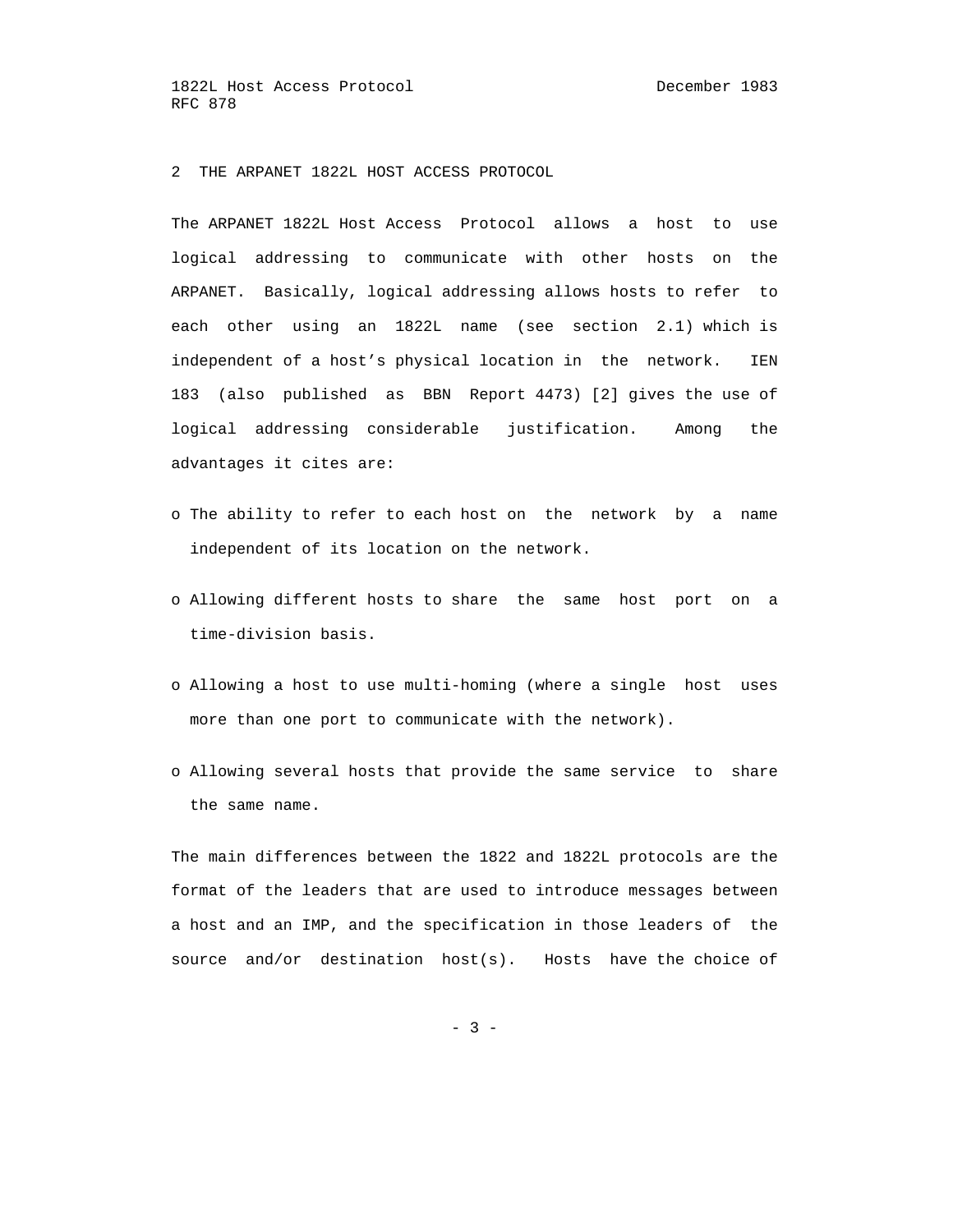using the 1822 or the 1822L protocol. When a host comes up on an IMP, it declares itself to be an 1822 host or an 1822L host by the type of NOP message (see section 3.1) it uses. Once up, hosts can switch from one protocol to the other by issuing an appropriate NOP. Hosts that do not use the 1822L protocol will still be addressable by and can communicate with hosts that do, and vice-versa.

 Another difference between the two protocols is that the 1822 leaders are symmetric, while the 1822L leaders are not. The term symmetric means that in the 1822 protocol, the exact same leader format is used for messages in both directions between the hosts and IMPs. For example, a leader sent from a host over a cable that was looped back onto itself (via a looping plug or faulty hardware) would arrive back at the host and appear to be a legal message from a real host (the destination host of the original message). In contrast, the 1822L headers are not symmetric, and a host can detect if the connection to its IMP is looped by receiving a message with the wrong leader format. This allows the host to take appropriate action upon detection of the loop.

- 4 -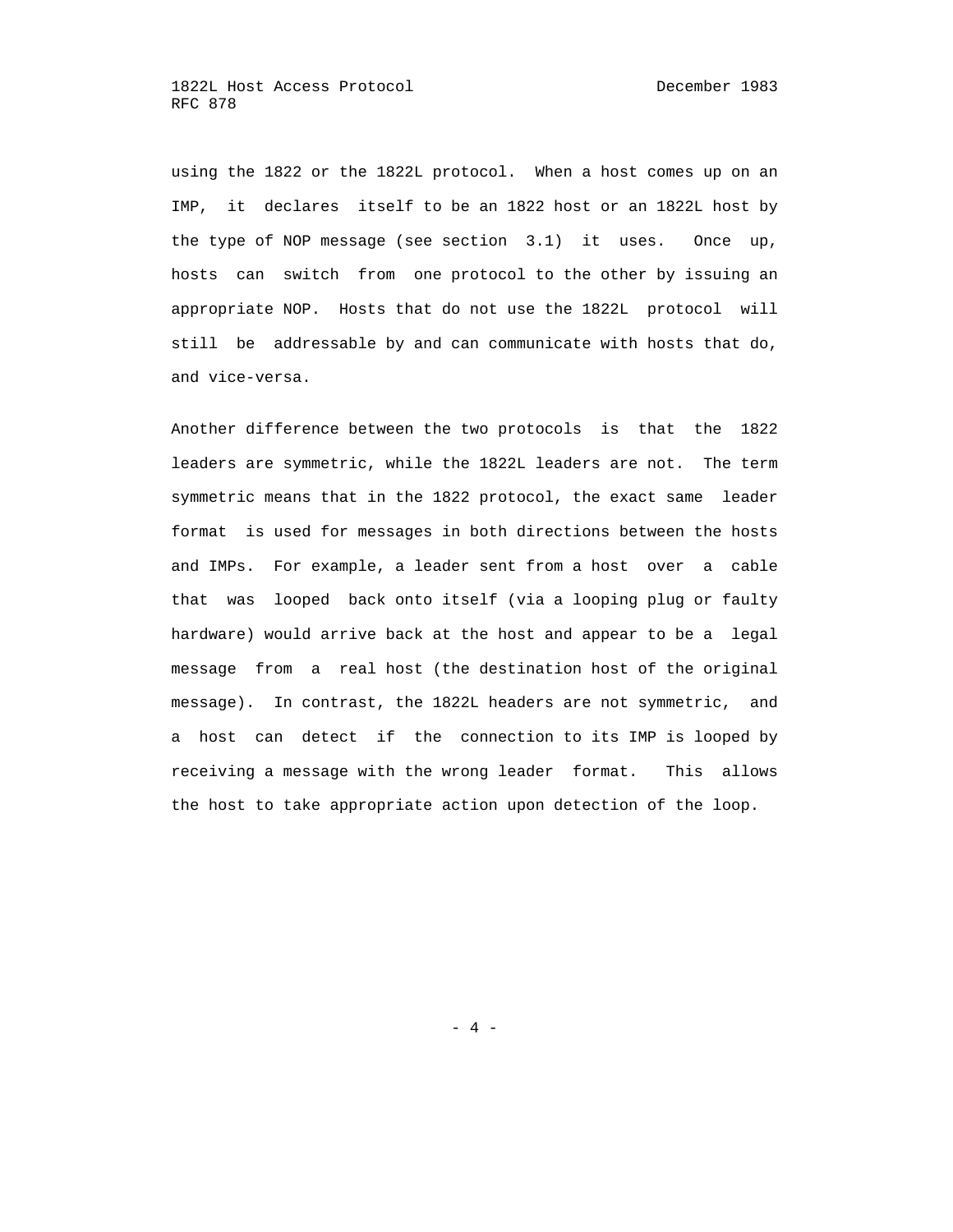# 2.1 Addresses and Names

 The 1822 protocol defines one form of host specification, and the 1822L protocol defines two additional ways to identify network hosts. These three forms are 1822 addresses, 1822L names, and 1822L addresses.

 1822 addresses are the 24-bit host addresses found in 1822 leaders. They have the following format:



## 1822 Address Format Figure 2.1

 These fields are quite large, and the ARPANET will never use more than a fraction of the available address space. 1822 addresses are used in 1822 leaders only.

 1822L names are 16-bit unsigned numbers that serve as a logical identifier for one or more hosts. 1822L names have a much simpler format:

 $- 5 -$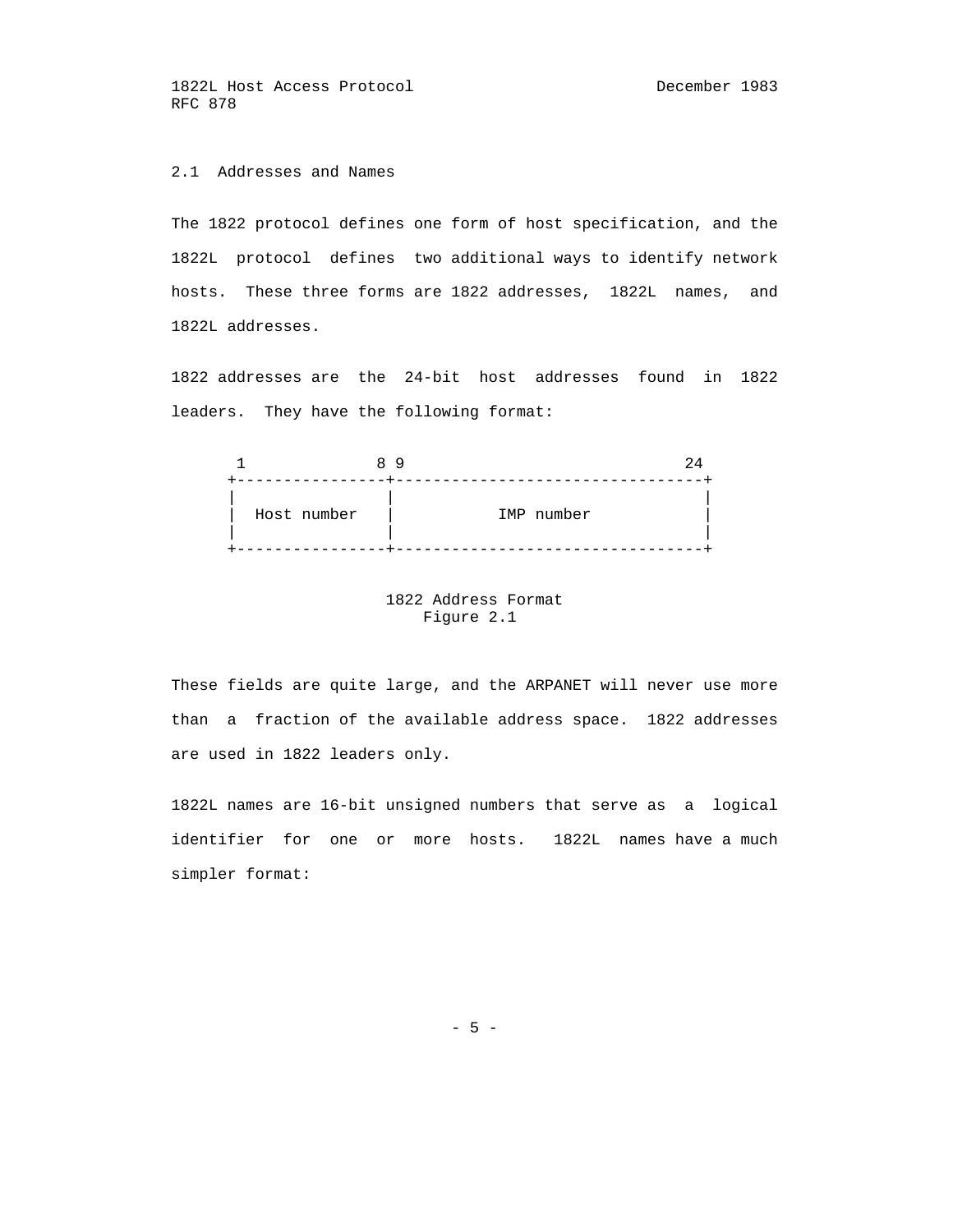

 1822L Name Format Figure 2.2

 The 1822L names are just 16-bit unsigned numbers, except that bits 1 and 2 are not both zeros (see below). This allows over 49,000 hosts to be specified.

 1822 addresses cannot be used in 1822L leaders, but there may be a requirement for an 1822L host to be able to address a specific physical host port or IMP fake host. 1822L addresses are used for this function. 1822L addresses form a subset of the 1822L name space, and have both bits 1 and 2 off.



 1822L Address Format Figure 2.3

 $- 6 -$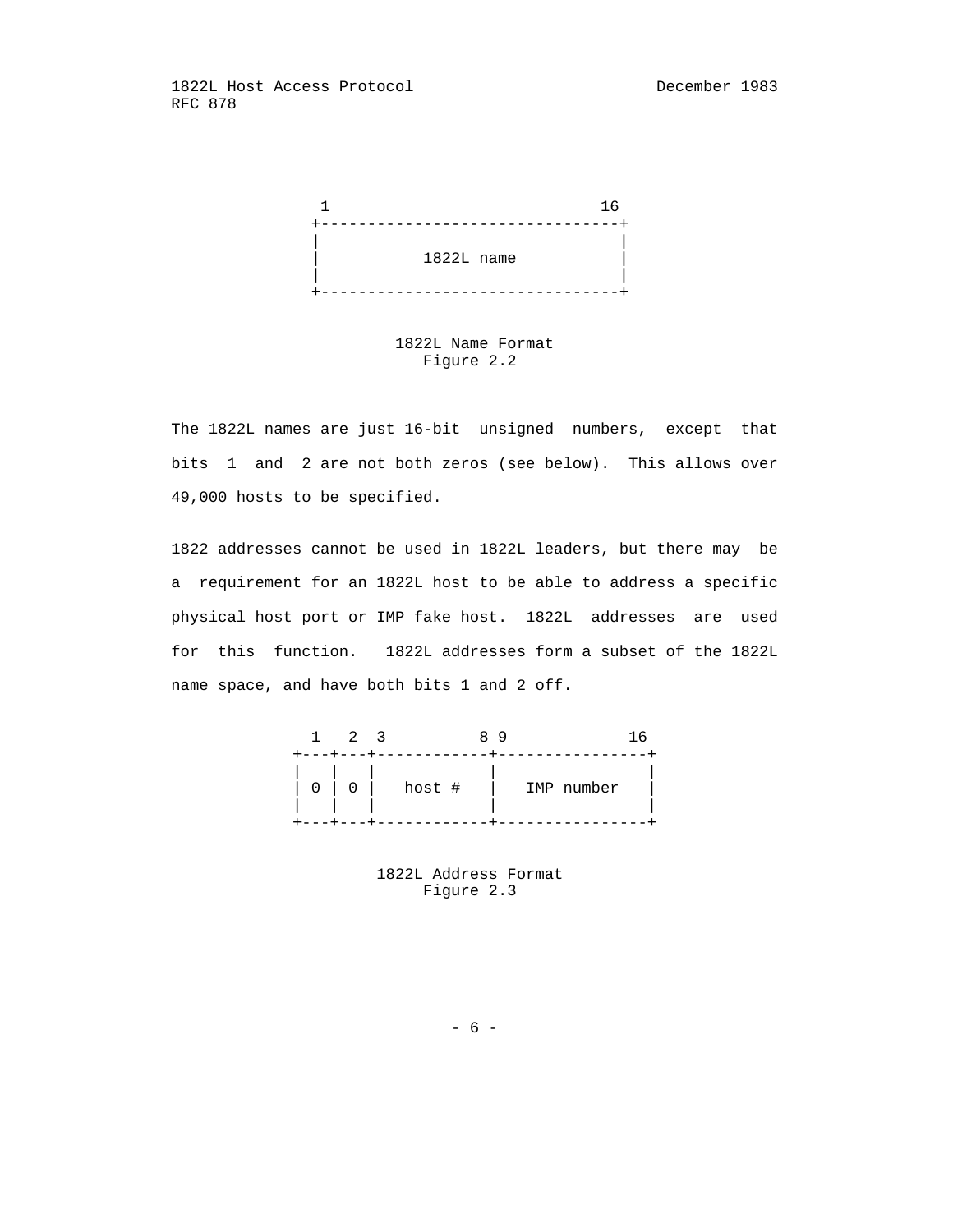This format allows 1822L hosts to directly address hosts 0-63 at IMPs 1-255 (IMP 0 does not exist). Note that the highest host numbers are reserved for addressing the IMP's internal fake hosts. At this writing, the IMP has seven fake hosts, so host numbers 57-63 address the IMP fake hosts, while host numbers 0-56 address real hosts external to the IMP. As the number of IMP fake hosts changes, this boundary point will also change.

## 2.2 Name Translations

 There are a number of factors that determine how an 1822L name is translated by the IMP into a physical address on the network. These factors include which translations are legal; in what order different translations for the same name should be attempted; which legal translations shouldn't be attempted because a particular host port is down; and the interoperability between 1822 and 1822L hosts. These issues are discussed in the following sections.

## 2.2.1 Authorization and Effectiveness

 Every host on a C/30 IMP, regardless of whether it is using the 1822 or 1822L protocol to access the network, can have one or more 1822L names (logical addresses). Hosts using 1822L can then

- 7 -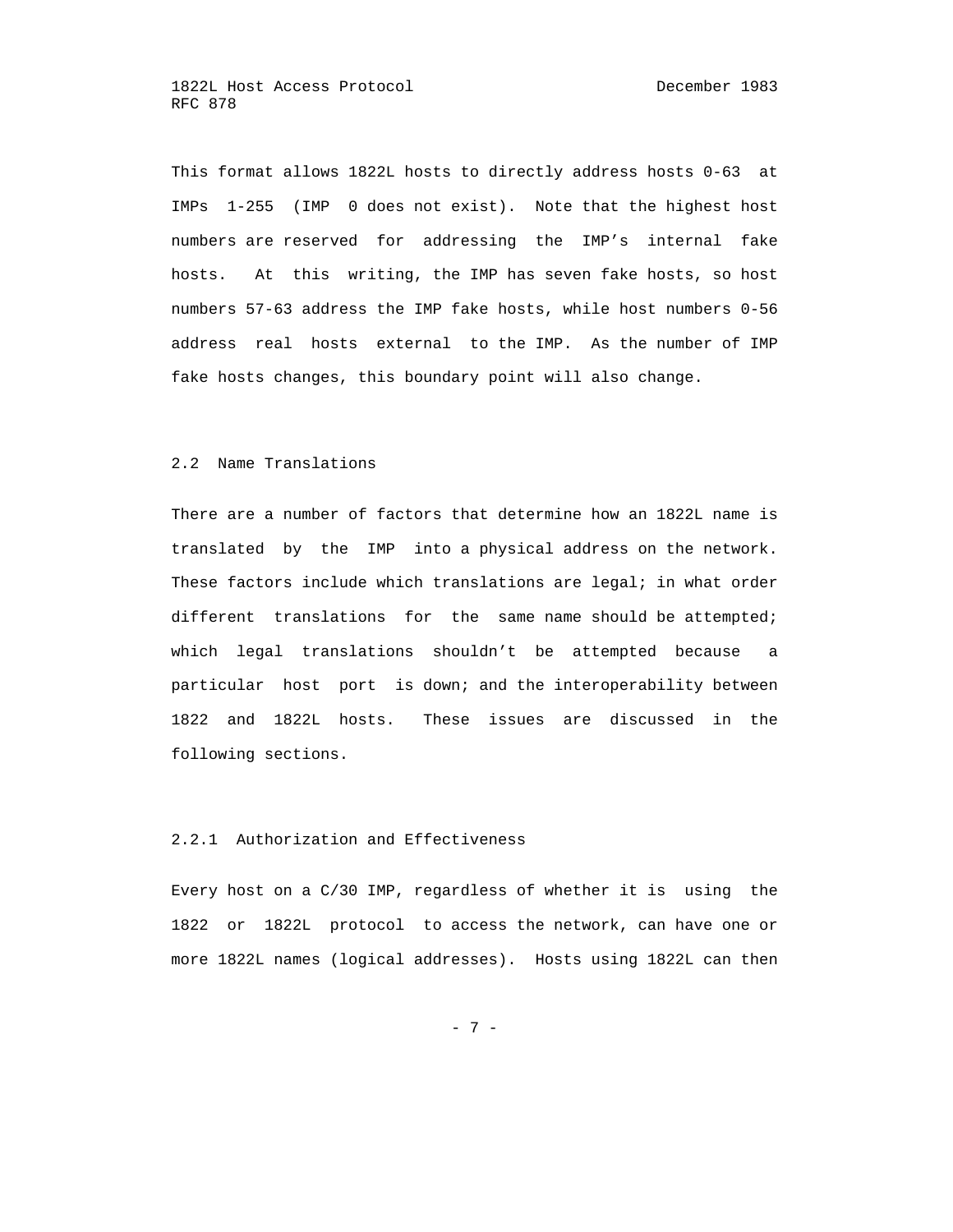use these names to address the hosts in the network independent of their physical locations. Because of the implementation constraints mentioned in the introduction, hosts on non-C/30 IMPs cannot be assigned 1822L names. To circumvent this restriction, however, 1822L hosts can also use 1822L addresses to access all of the other hosts.

 At this point, several questions arise: How are these names assigned, how do they become known to the IMPs (so that translations to physical addresses can be made), and how do the IMPs know which host is currently using a shared port? To answer each question in order:

 Names are assigned by a central network administrator. When each name is created, it is assigned to a host (or a group of hosts) at one or more specific host ports. The host(s) are allowed to reside at those specific host ports, and nowhere else. If a host moves, it will keep the same name, but the administrator has to update the central database to reflect the new host port. Changes to this database are distributed to the IMPs by the Network Operations Center (NOC). For a while, the host may be allowed to reside at either of (or both) the new and old ports. Once the correspondence between a name and one or more hosts ports where it may be used has been made official by the administrator, that name is said to be authorized. 1822L

- 8 -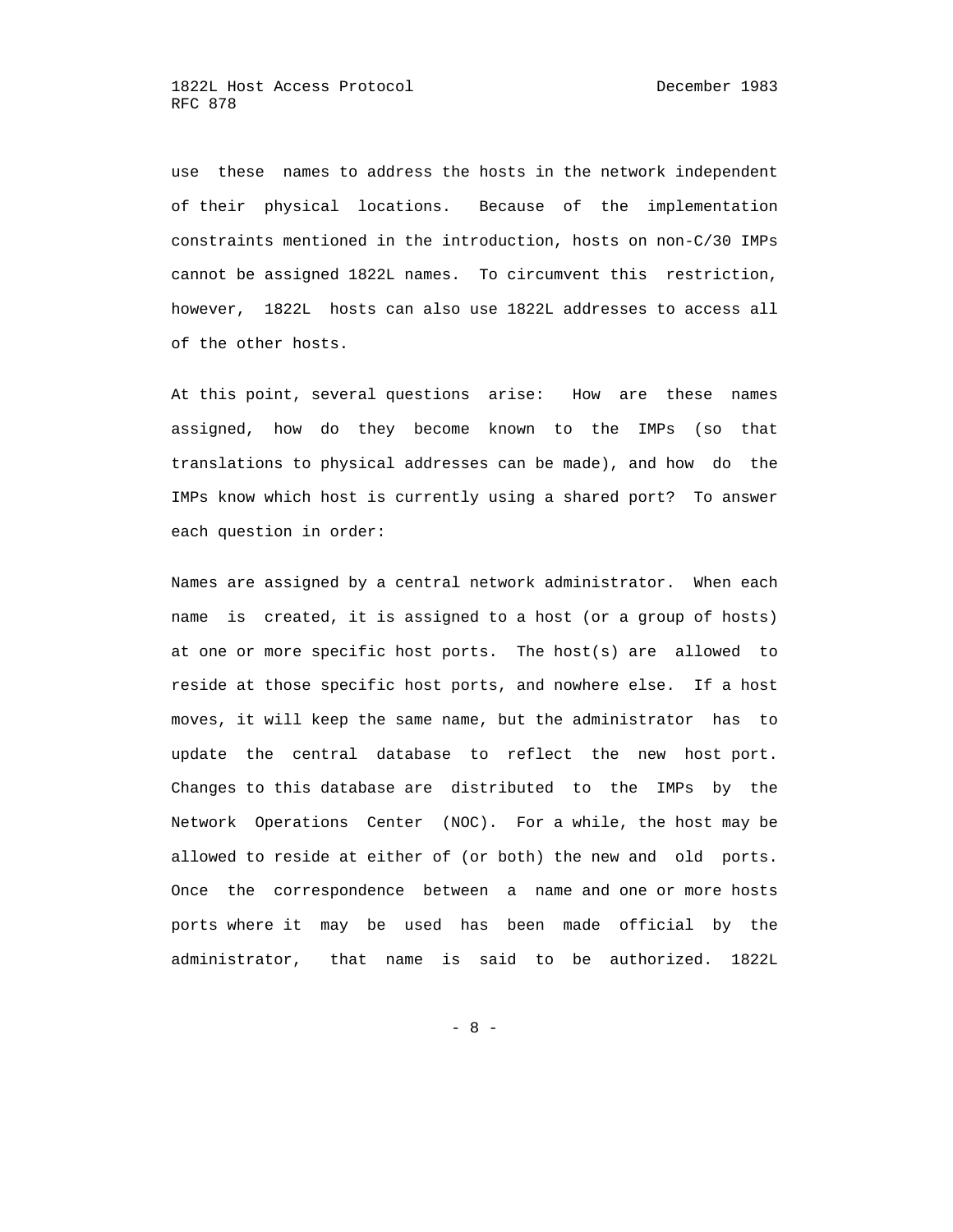addresses, which actually refer to physical host ports, are always authorized in this sense.

 Once a host has been assigned one or more names, it has to let the IMPs know where it is and what name(s) it is using. There are two cases to consider, one for 1822L hosts and another for 1822 hosts. The following discussion only pertains to hosts on C/30 IMPs.

When an IMP sees an 1822L host come up on a host port, the IMP has no way of knowing which host has just come up (several hosts may share the same port, or one host may prefer to be known by different names at different times). This requires the host to declare itself to the IMP before it can actually send and receive messages. This function is performed by a new host-to-IMP message, the Name Declaration Message (NDM), which lists the names that the host would like to be known by. The IMP checks its tables to see if each of the names is authorized, and sends an NDM Reply to the host saying which names were actually authorized and can now be used for sending and receiving messages (i.e., which names are effective). A host can also use an NDM message to change its list of effective names (it can add to and delete from the list) at any time. The only constraint on the host is that any names it wishes to use can become effective only if they are authorized.

- 9 -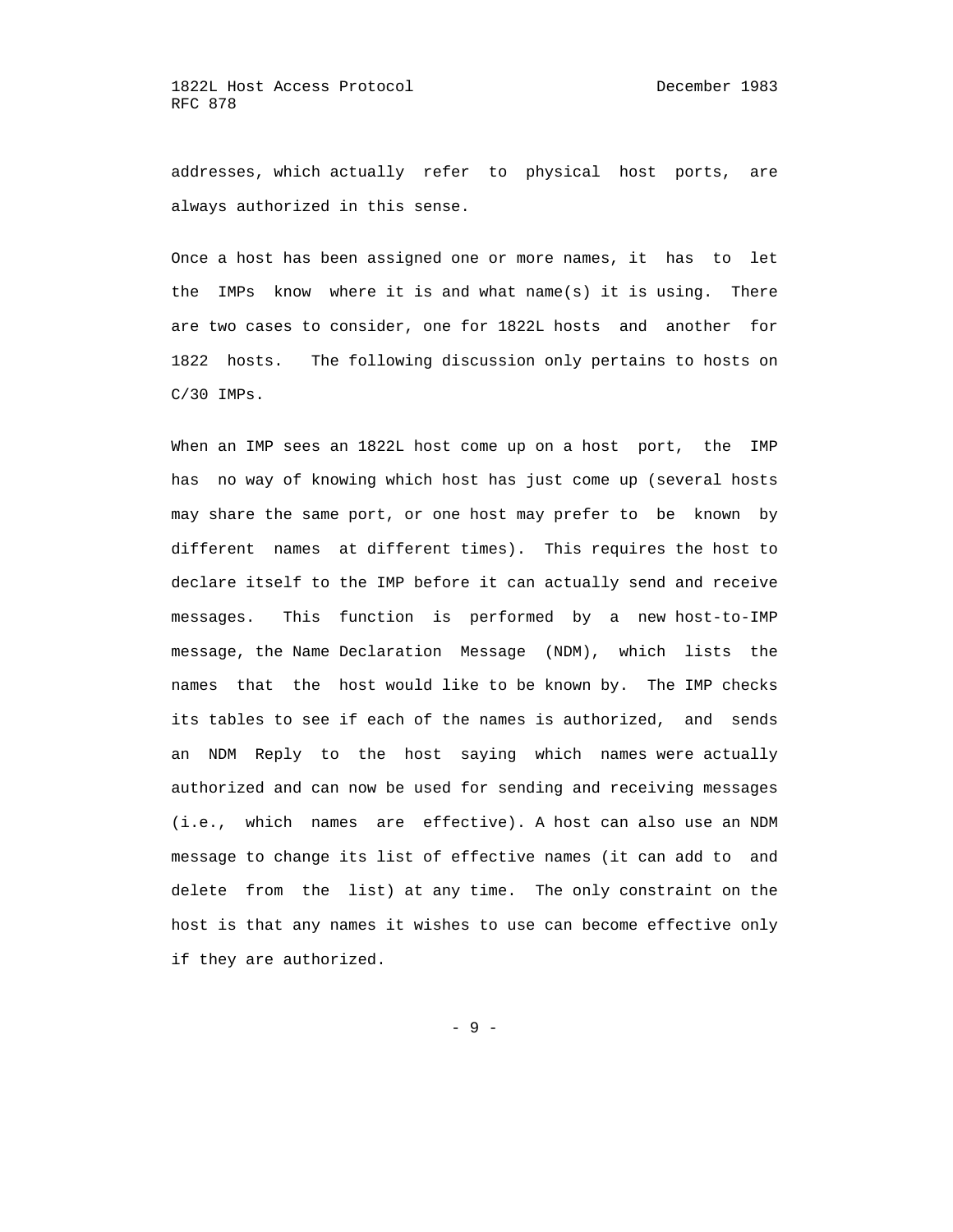In the second case, if a host comes up on a C/30 IMP using the 1822 protocol, the IMP automatically makes the first name the IMP finds in its tables for that host become effective when it receives the first 1822 NOP from the host. Thus, even though the host is using the 1822 protocol, it can still receive messages from 1822L hosts via its 1822L name. Of course, it can also receive messages from an 1822L host via its 1822L address as well. (Remember, the distinction between 1822L names and addresses is that the addresses correspond to physical locations on the network, while the names are strictly logical identifiers). The IMPs translate between the different leaders and send the proper leader in each case (see section 2.2.4).

 The third question above has by now already been answered. When an 1822L host comes up, it uses the NDM message to tell the IMP which host it is (which names it is known by). Even if this is a shared port, the IMP knows which host is currently connected.

 Whenever a host goes down, its names automatically become non effective. When it comes back up, it has to make them effective again.

 $- 10 -$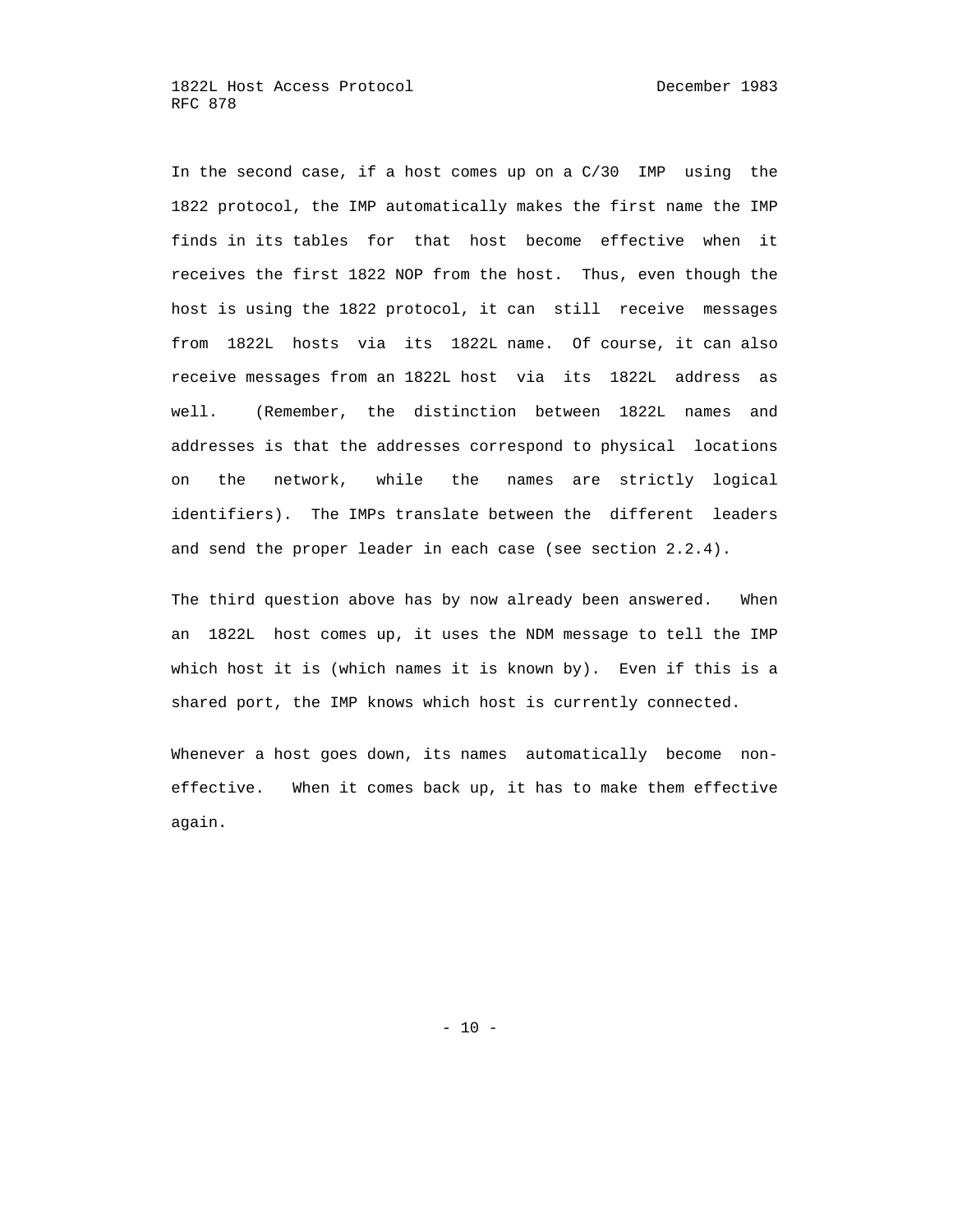#### 2.2.2 Translation Policies

 Several hosts can share the same 1822L name. If more than one of these hosts is up at the same time, any messages sent to that 1822L name will be delivered to just one of the hosts sharing that name, and a RFNM will be returned as usual. However, the sending host will not receive any indication of which host received the message, and subsequent messages to that name are not guaranteed to be sent to the same host. Typically, hosts providing exactly the same service could share the same 1822L name in this manner.

 Similarly, when a host is multi-homed, the same 1822L name may refer to more than one host port (all connected to the same host). If the host is up on only one of those ports, that port will be used for all messages addressed to the host. However, if the host were up on more than one port, the message would be delivered over just one of those ports, and the subnet would choose which port to use. This port selection could change from message to message. If a host wanted to insure that certain messages were delivered to it on specific ports, these messages could use either the port's 1822L address or a specific 1822L name that referred to that port alone.

 $- 11 -$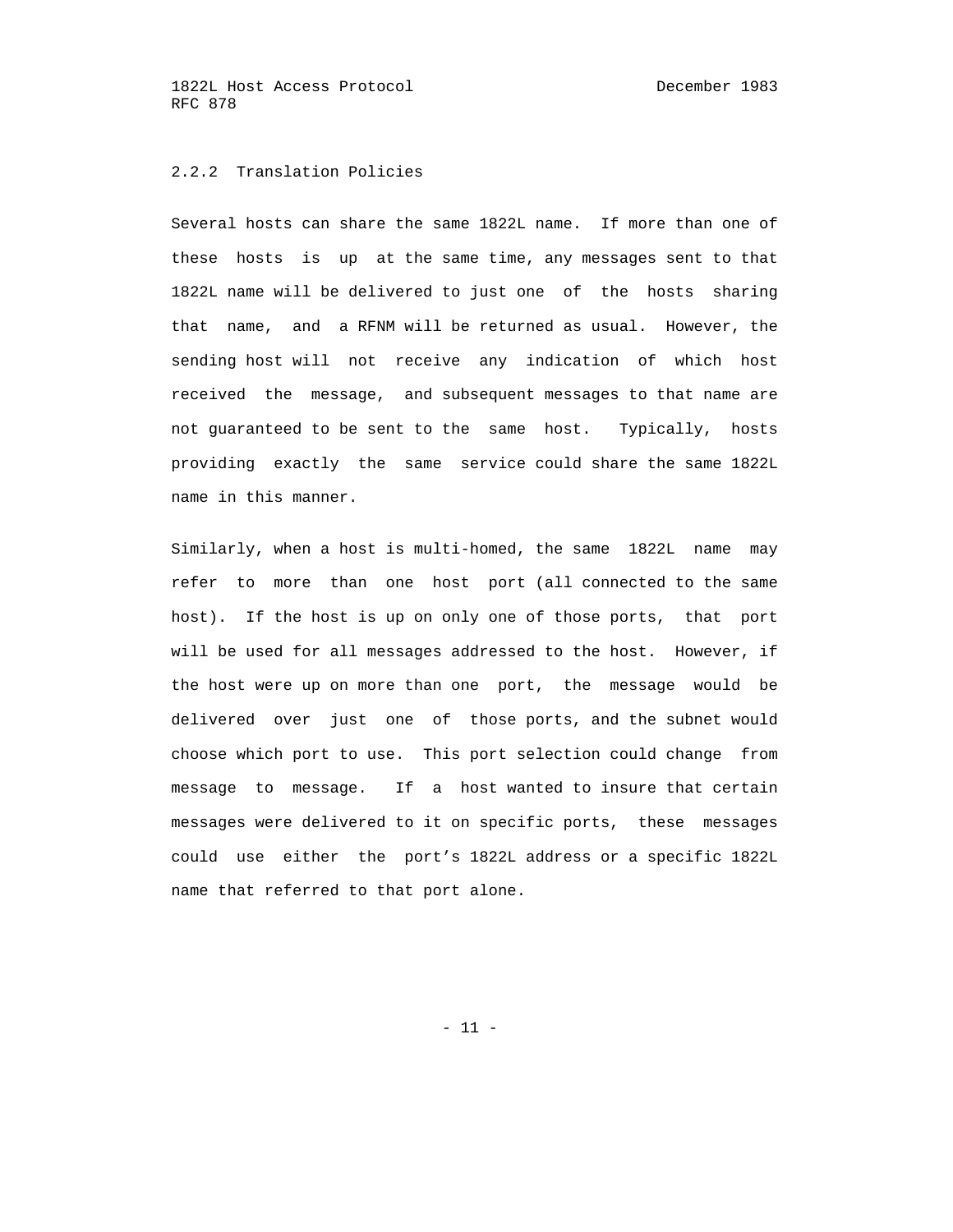Three different address selection policies are available for the name mapping process. When translated, each name uses one of the three policies (the policy is pre-determined on a per-name basis). The three policies are:

- o Attempt each translation in the order in which the physical addresses are listed in the IMP's translation tables, to find the first reachable physical host address. This list is always searched from the top whenever an uncontrolled packet is to be sent or a new virtual circuit connection has to be created (see section 2.5). This is the most commonly used policy.
- o Selection of the closest physical address, which uses the IMP's routing tables to find the translation to the destination IMP with the least delay path whenever an uncontrolled packet is to be sent or a new virtual circuit connection has to be created.
- o Use load leveling. This is similar to the second policy, but differs in that searching the address list for a valid translation starts at the address following where the previous translation search ended whenever an uncontrolled packet is to be sent or a new virtual circuit connection has to be created. This attempts to spread out the load from any one IMP's hosts

- 12 -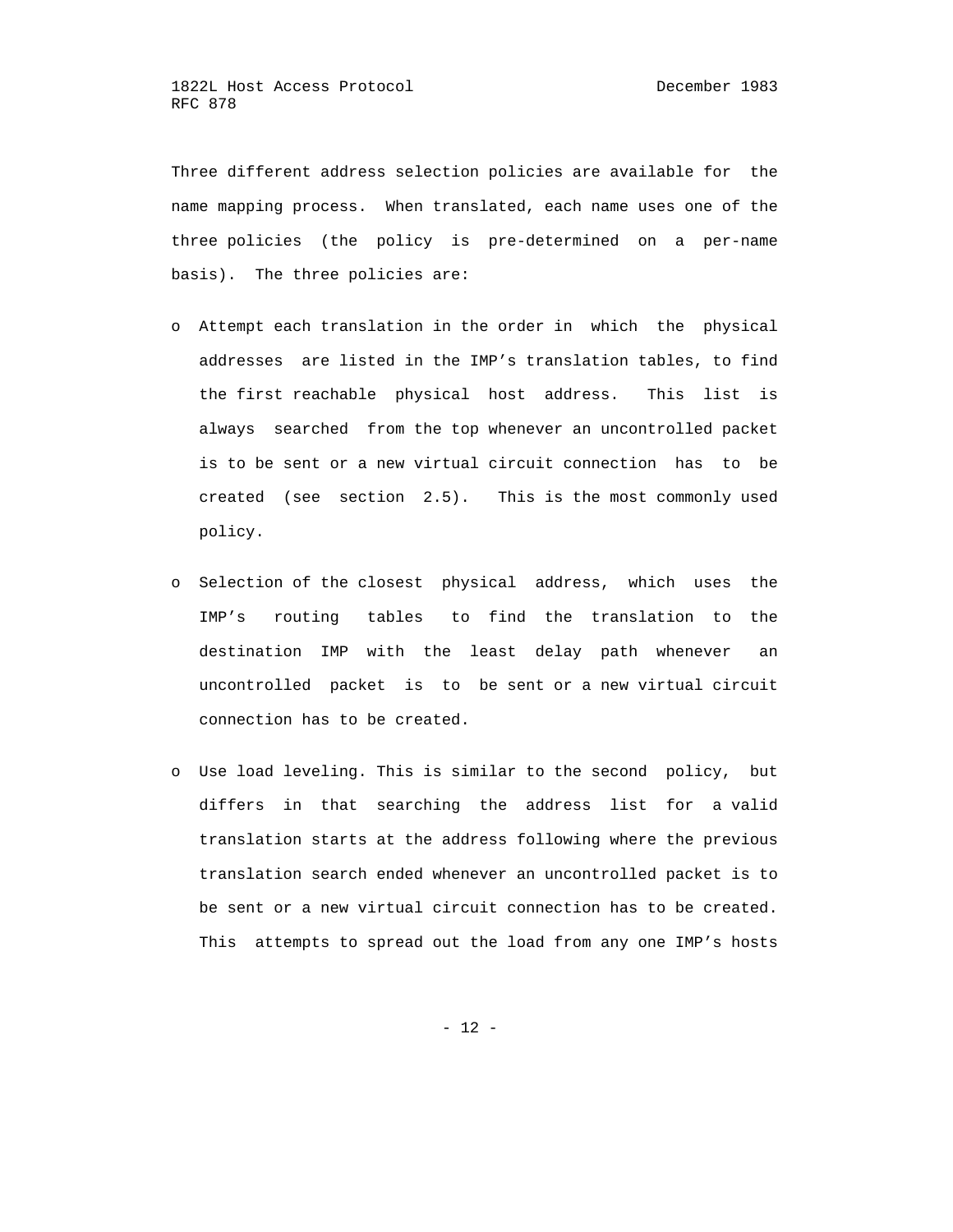to the various host ports associated with a particular name. Note that this is NOT network-wide load leveling, which would require a distributed algorithm and tables.

2.2.3 Reporting Destination Host Downs

 As was explained in report 1822, and as will be discussed in greater detail in section 2.5, whenever regular messages are sent by a host, the IMP opens a virtual circuit connection to each destination host from the source host. A connection will stay open at least as long as there are any outstanding (un-RFNMed) messages using it and both the source and destination hosts stay up.

 However, the destination host may go down for some reason during the lifetime of a connection. If the host goes down while there are no outstanding messages to it in the network, then the connection is closed and no other action is taken until the source host submits the next message for that destination. At that time, ONE of the following events will occur:

 A1. If 1822 or an 1822L address is being used to specify the destination host, then the source host will receive a type 7 (Destination Host Dead) message from the IMP.

A2. If an 1822L name is being used to specify the destination

 $- 13 -$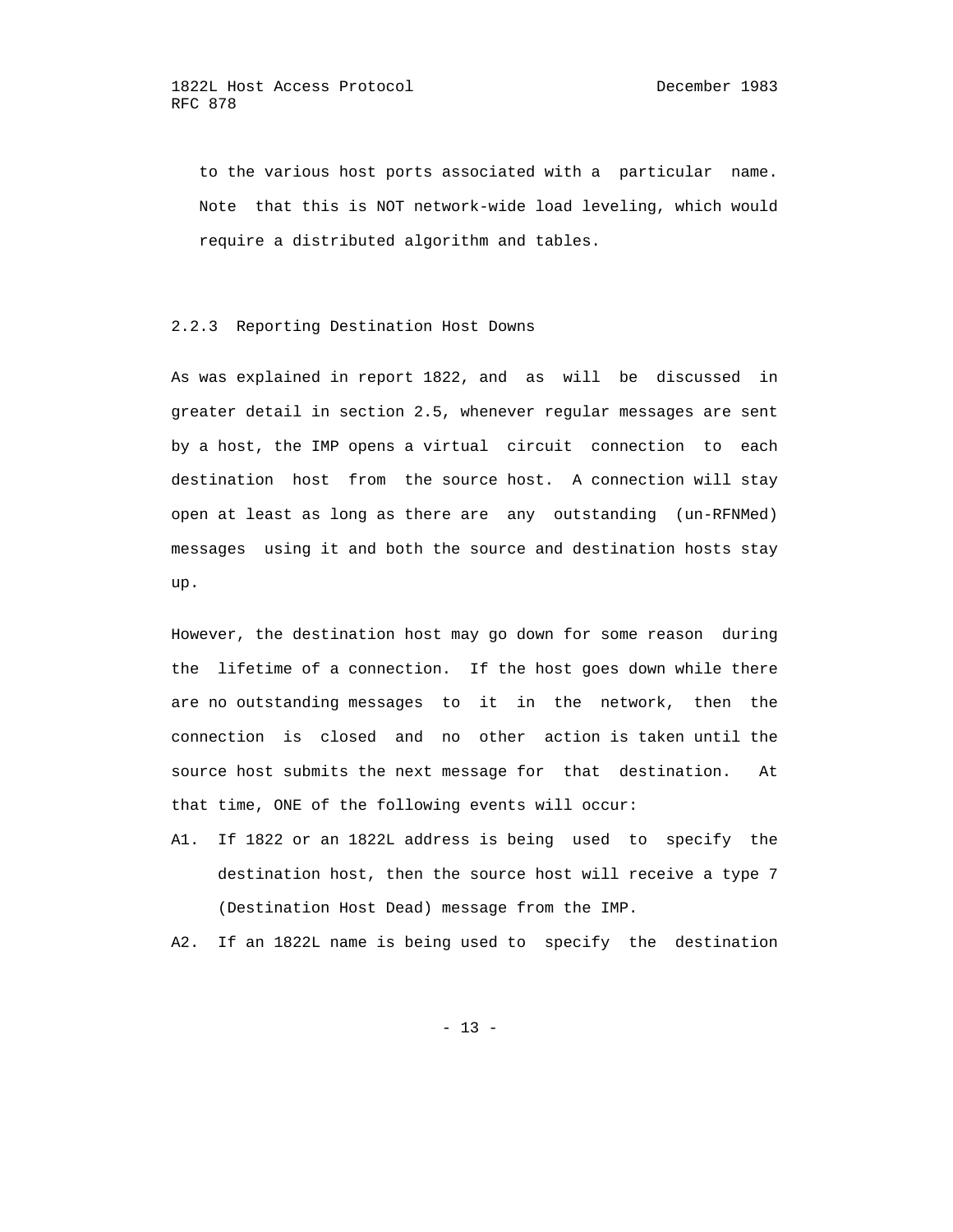host, and the name maps to only one authorized host port, then a type 7 message will also be sent to the source host.

 A3. If an 1822L name is being used to specify the destination host, and the name maps to more than one authorized host port, then the IMP attempts to open a connection to another authorized and effective host port for that name. If no such connection can be made, the host will receive a type 15 (1822L Name or Address Error), subtype 5 (no effective translations) message (see section 3.2). Note that a type 7 message cannot be returned to the source host, since type 7 messages refer to a particular destination host port, and the name maps to more than one destination port.

 Things get a bit more complicated if there are any outstanding messages on the connection when the destination host goes down. The connection will be closed, and one of the following will occur:

- B1. If 1822 or an 1822L address is being used to specify the destination host, then the source host will receive a type 7 message for each outstanding message.
- B2. If an 1822L name is being used to specify the destination host, then the source host will receive a type 9 (Incomplete | Transmission), subtype 6 (message lost due to logically | addressed host going down) message for each outstanding |

- 14 -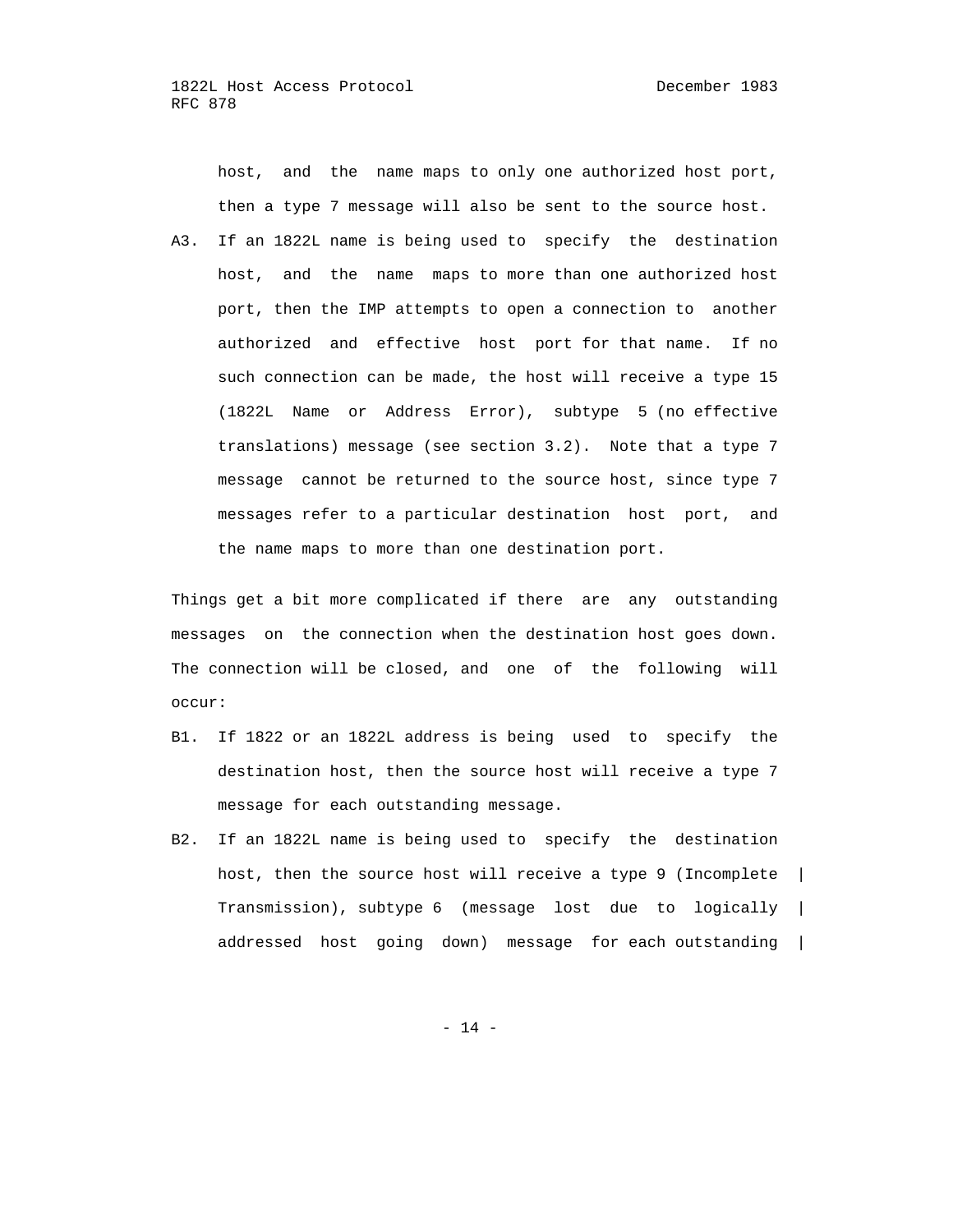message. The next time the source host submits another message for that same destination name, the previous algorithm will be used (either step A2 or step A3).

 The above two algorithms also apply when a host stays up, but declares the destination name for an existing connection to no longer be effective. In this case, however, the type 7 messages above will be replaced by type 15, subtype 3 (name not effective) messages.

 Section 2.3 discusses how destination host downs are handled for uncontrolled packets.

## 2.2.4 1822L and 1822 Interoperability

 As has been previously stated, 1822 and 1822L hosts can intercommunicate, and the IMPs will automatically handle any necessary leader and address format conversions. However, not every combination of 1822 and 1822L hosts allows full interoperability with regard to the use of 1822L names, since 1822 hosts are restricted to using physical addresses.

There are two possible situations where any incompatibility could | arise:  $\qquad \qquad \mid$ 

 $- 15 -$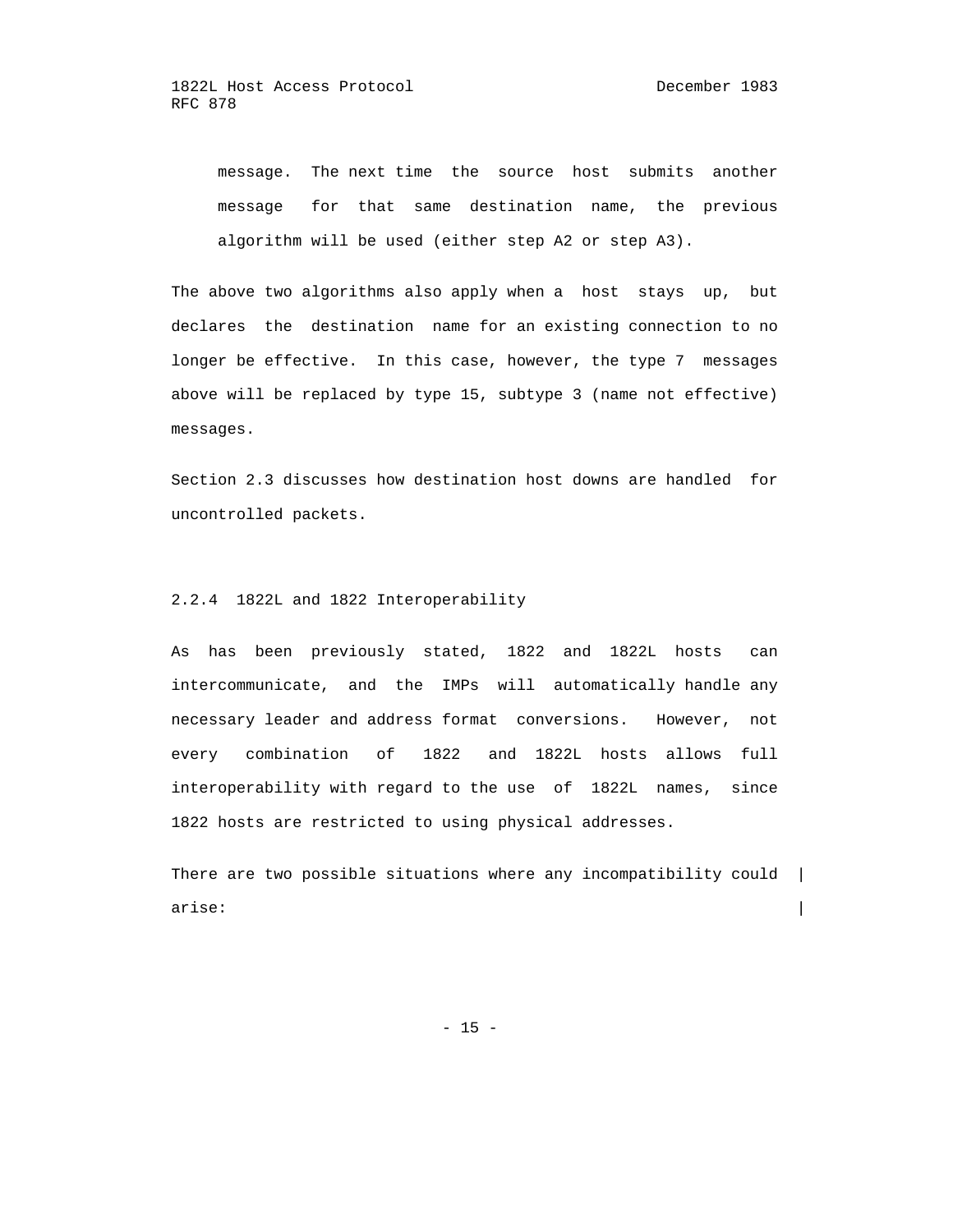- o An 1822 host sending a message to an 1822L host: The 1822 | host specifies the destination host by its 1822 address. The | destination host will receive the message with an 1822L leader | containing the 1822L addresses of the source and destination | hosts.
	- o An 1822L host sending a message to an 1822 host: The 1822L | host can use 1822L names or addresses to specify both the | source and destination hosts. The destination host will | receive the message with an 1822 leader containing the 1822 | address of the source host.

## 2.3 Uncontrolled Packets

 Uncontrolled packets (see 1822(3.6)) present a unique problem for the 1822L protocol. Uncontrolled packets use none of the normal ordering and error-control mechanisms in the IMP, and do not use the normal virtual circuit connection facilities. As a result, uncontrolled packets need to carry all of their overhead with them, including source and destination names. If 1822L names are used when sending an uncontrolled packet, additional information is now required by the subnetwork when the packet is transferred to the destination IMP. This means that less host-to-host data can be contained in the packet than is possible between 1822

- 16 -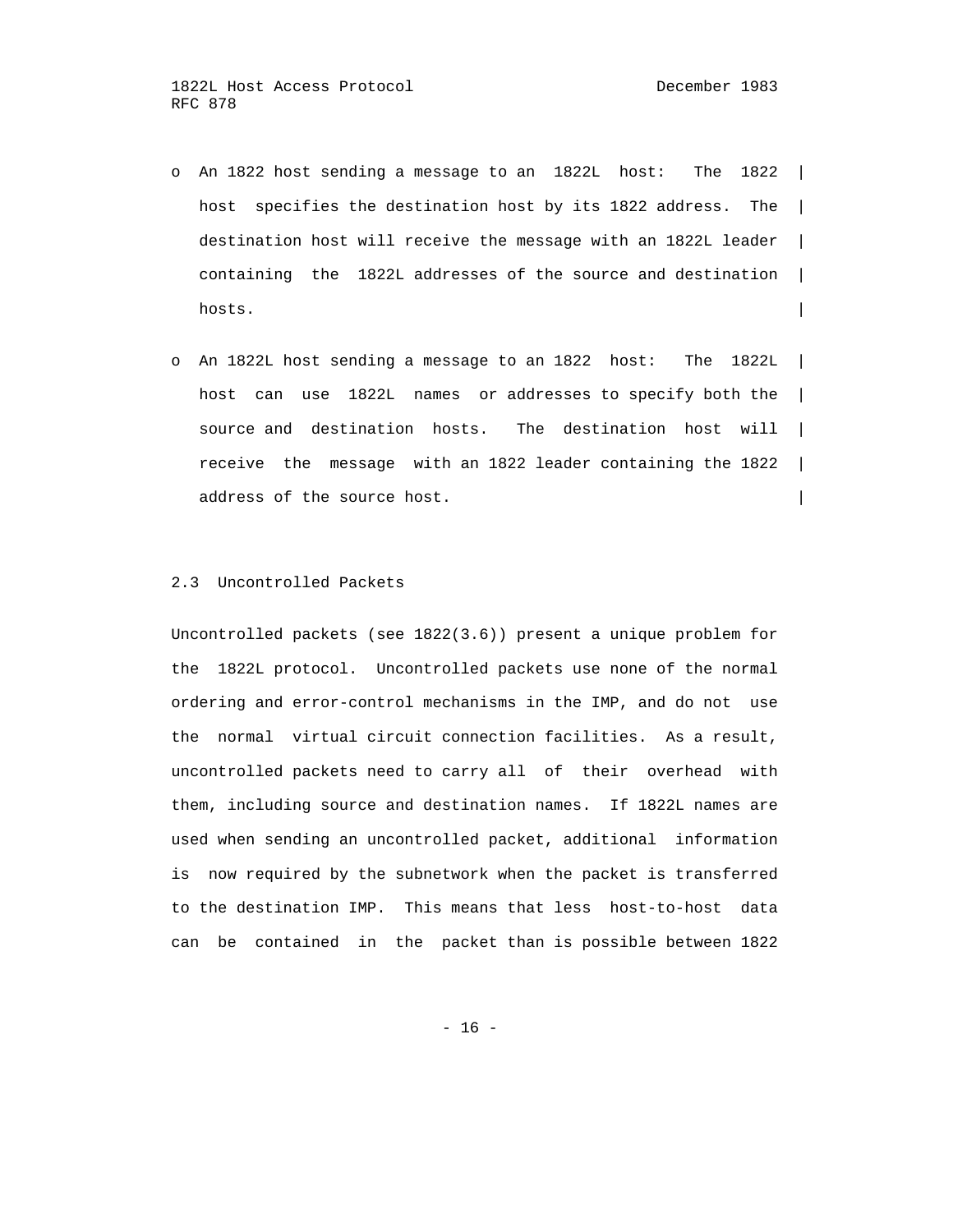hosts.

 Uncontrolled packets that are sent between 1822 hosts may contain not more than 991 bits of data. Uncontrolled packets that are sent to and/or from 1822L hosts are limited to 32 bits less, or not more than 959 bits. Packets that exceed this length will result in an error indication to the host, and the packet will not be sent. This error indication represents an enhancement to the previous level of service provided by the IMP, which would simply discard an overly long uncontrolled packet without notification.

 Other enhancements that are provided for uncontrolled packet service are a notification to the host of any errors that are detected by the host's IMP when it receives the packet. A host will be notified if an uncontrolled packet contains an error in the 1822L name specification, such as if the name is not authorized or effective, if the remote host is unreachable (which is indicated by none of its names being effective), if network congestion control throttled the packet before it left the source IMP, or for any other reason the source IMP was not able to send the packet on its way.

 In most cases, the host will not be notified if the uncontrolled packet was lost once it was transmitted by the source IMP.

- 17 -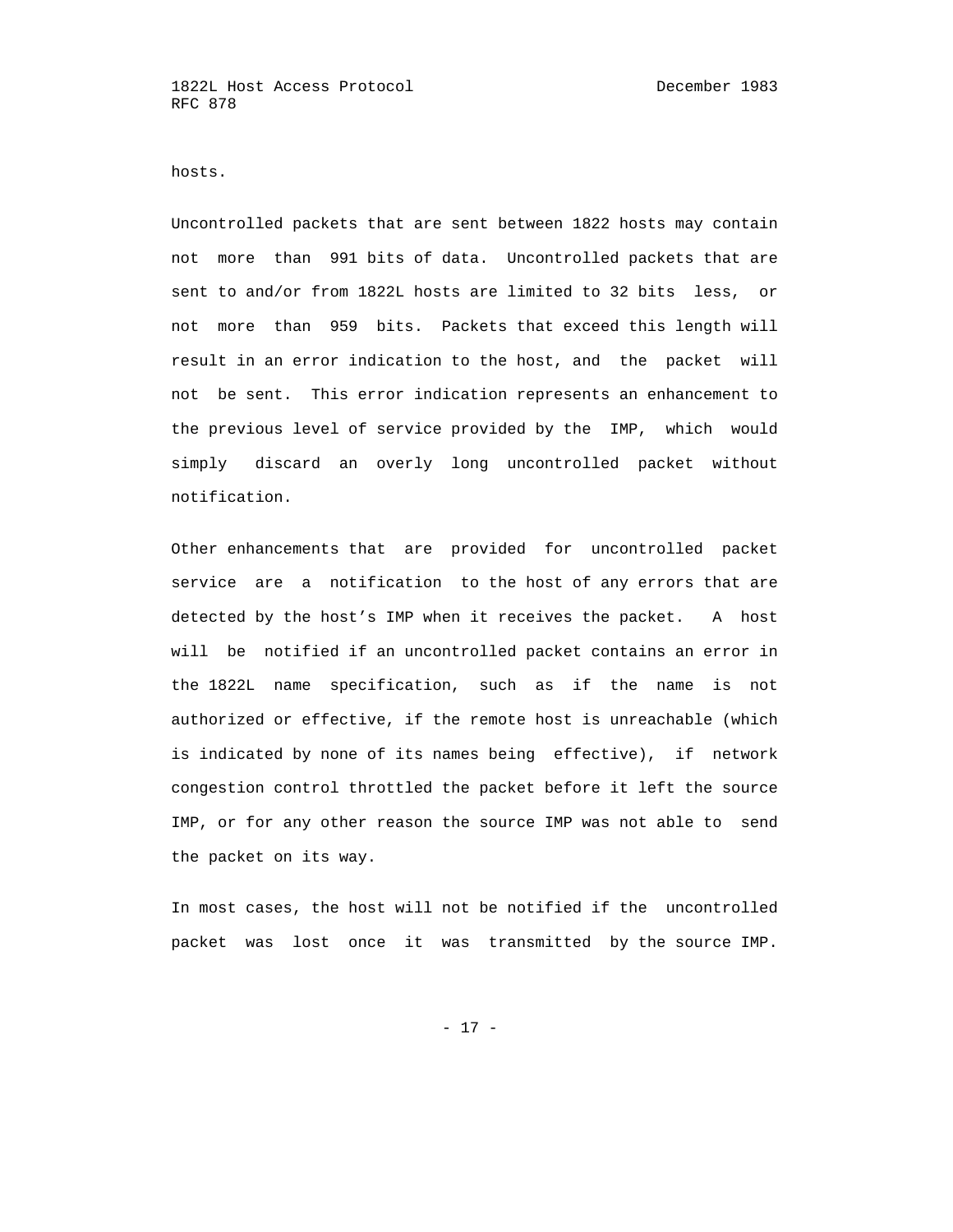However, the IMP will attempt to notify the source host if a logically-addressed uncontrolled packet was mistakenly sent to a host that the source IMP thought was effective, but which turned out to be dead or non-effective at the destination IMP. This non-delivery notice is sent back to the source IMP as an uncontrolled packet from the destination IMP, so the source host is not guaranteed to receive this indication.

 If the source IMP successfully receives the non-delivery notice, then the source host will receive a type 15 (1822L Name or Address Error), subtype 6 (down or non-effective port) message. If the packet is resubmitted or another packet is sent to the same destination name, and there are no available effective translations, then the source host will receive a type 15, subtype 5 (no effective translations) message if the destination name has more than one mapping; or will receive either a type 7 (Destination Host Dead) or a type 15, subtype 3 (name not effective) message if the destination name has a single translation.

 Those enhancements to the uncontrolled packet service that are not specific to logical addressing will be available to hosts using 1822 as well as 1822L. However, uncontrolled packets must be sent using 1822L leaders in order to receive any indication that the packet was lost once it has left the source IMP.

- 18 -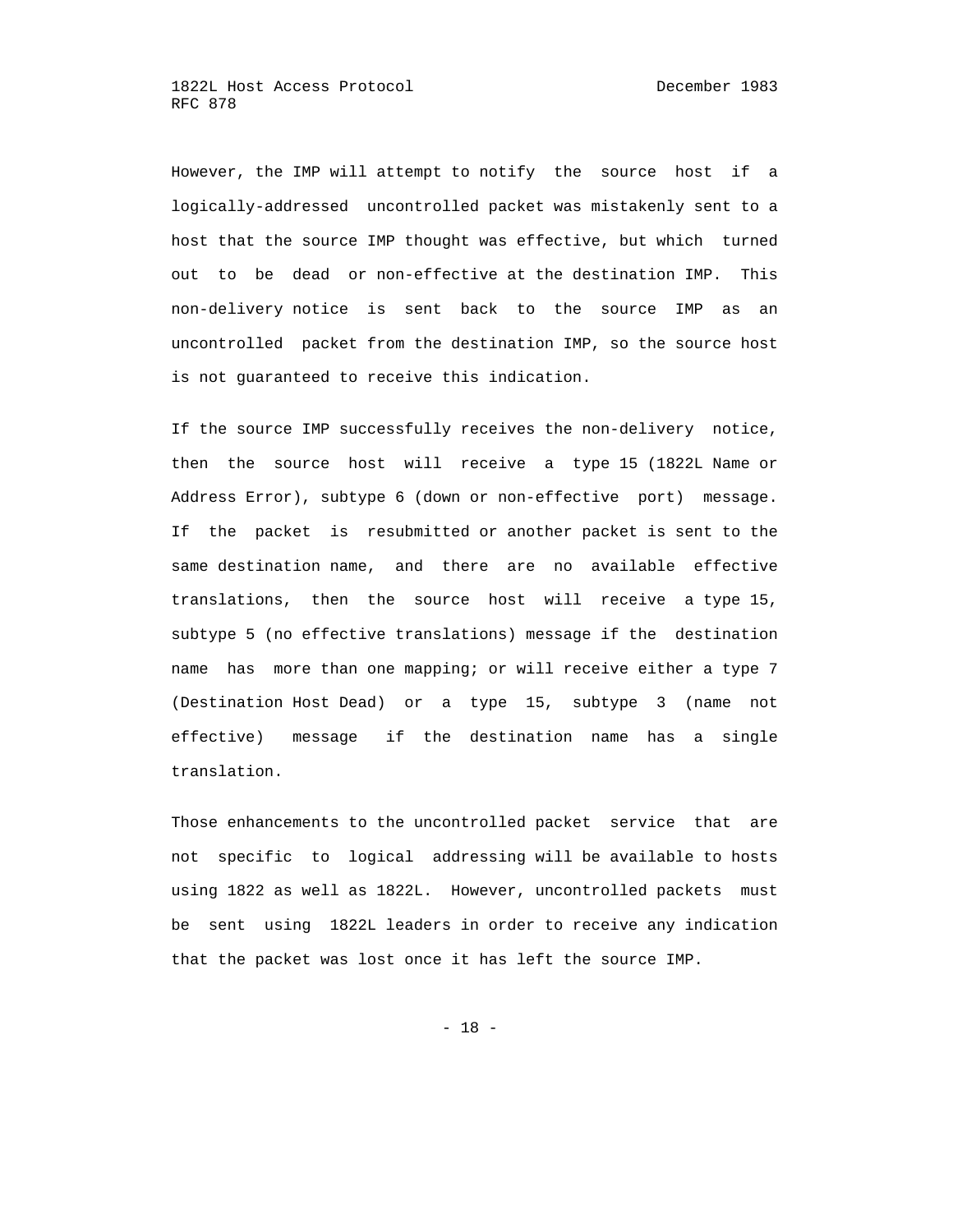#### 2.4 Establishing Host-IMP Communications

 When a host comes up on an IMP, or after there has been a break in the communications between the host and its IMP (see 1822(3.2)), the orderly flow of messages between the host and the IMP needs to be properly (re)established. This allows the IMP and host to recover from most any failure in the other or in their communications path, including a break in mid-message.

 The first messages that a host should send to its IMP are three NOP messages. Three messages are required to insure that at least one message will be properly read by the IMP (the first NOP could be concatenated to a previous message if communications had been broken in mid-stream, and the third provides redundancy for the second). These NOPs serve several functions: they synchronize the IMP with the host, they tell the IMP how much padding the host requires between the message leader and its body, and they also tell the IMP whether the host will be using 1822 or 1822L leaders.

 Similarly, the IMP will send three NOPs to the host when it detects that the host has come up. Actually, the IMP will send six NOPs, alternating three 1822 NOPs with three 1822L NOPs. Thus, the host will see three NOPs no matter which protocol it is using. The NOPs will be followed by two Interface Reset

- 19 -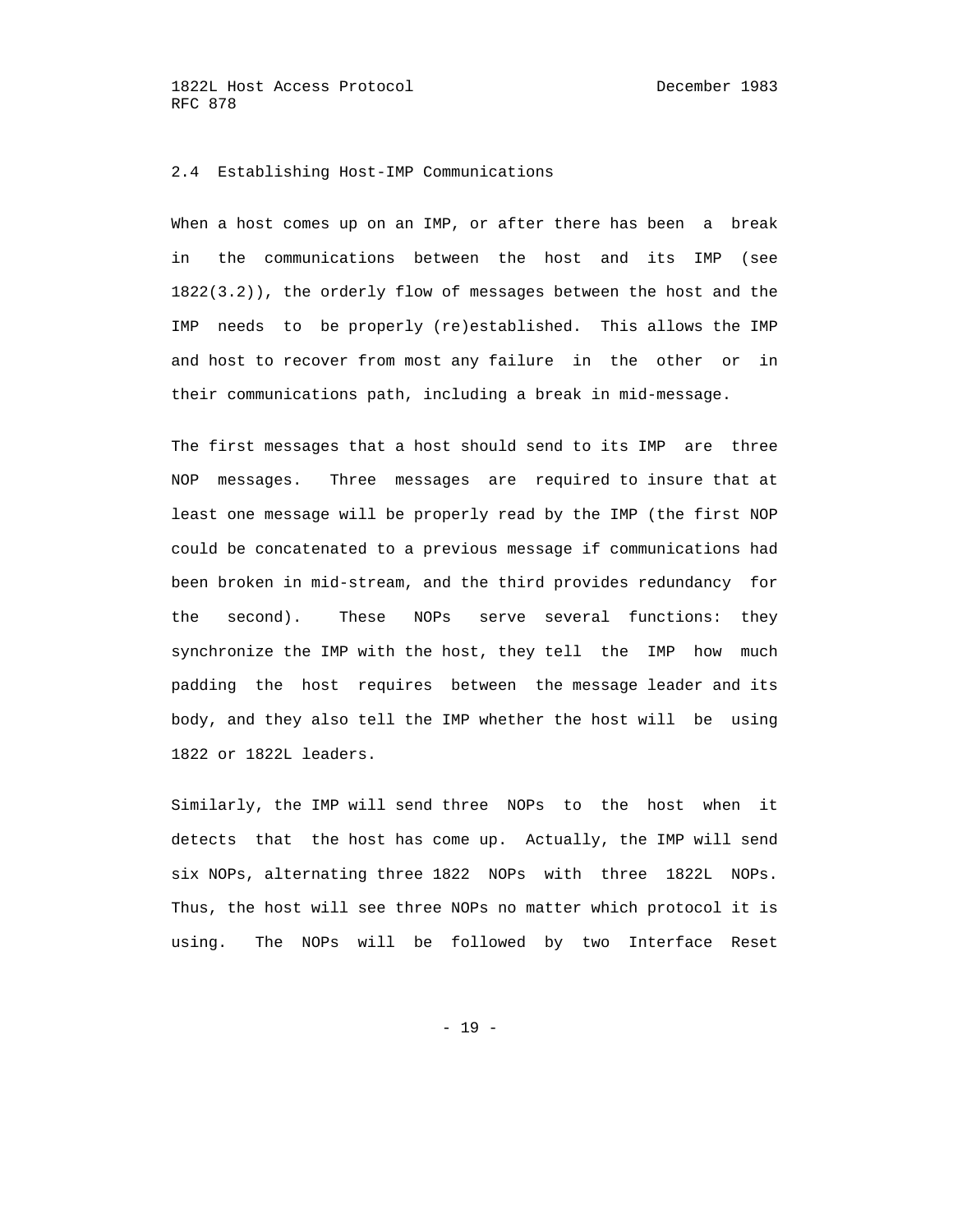messages, one of each style. If the IMP receives a NOP from the host while the above sequence is occurring, the IMP will only send the remainder of the NOPs and the Interface Reset in the proper style. The 1822 NOPs will contain the 1822 address of the host interface, and the 1822L NOPs will contain the corresponding 1822L address.

 Once the IMP and the host have sent each other the above messages, regular communications can commence. See 1822(3.2) for further details concerning the ready line, host tardiness, and other issues.

#### 2.5 Counting RFNMs When Using 1822L

 When a host submits a regular message using an 1822 leader, the IMP checks for an existing simplex virtual circuit connection (see 1822(3.1)) from the source host to the destination host. If such a connection already exists, it is used. Otherwise, a new connection from the source host port to the destination host port is opened. In either case, there may be at most eight messages outstanding on that connection at any one time. If a host submits a ninth message on that connection before it receives a reply for the first message, then the host will be blocked until the reply is sent for the first message.

 $- 20 -$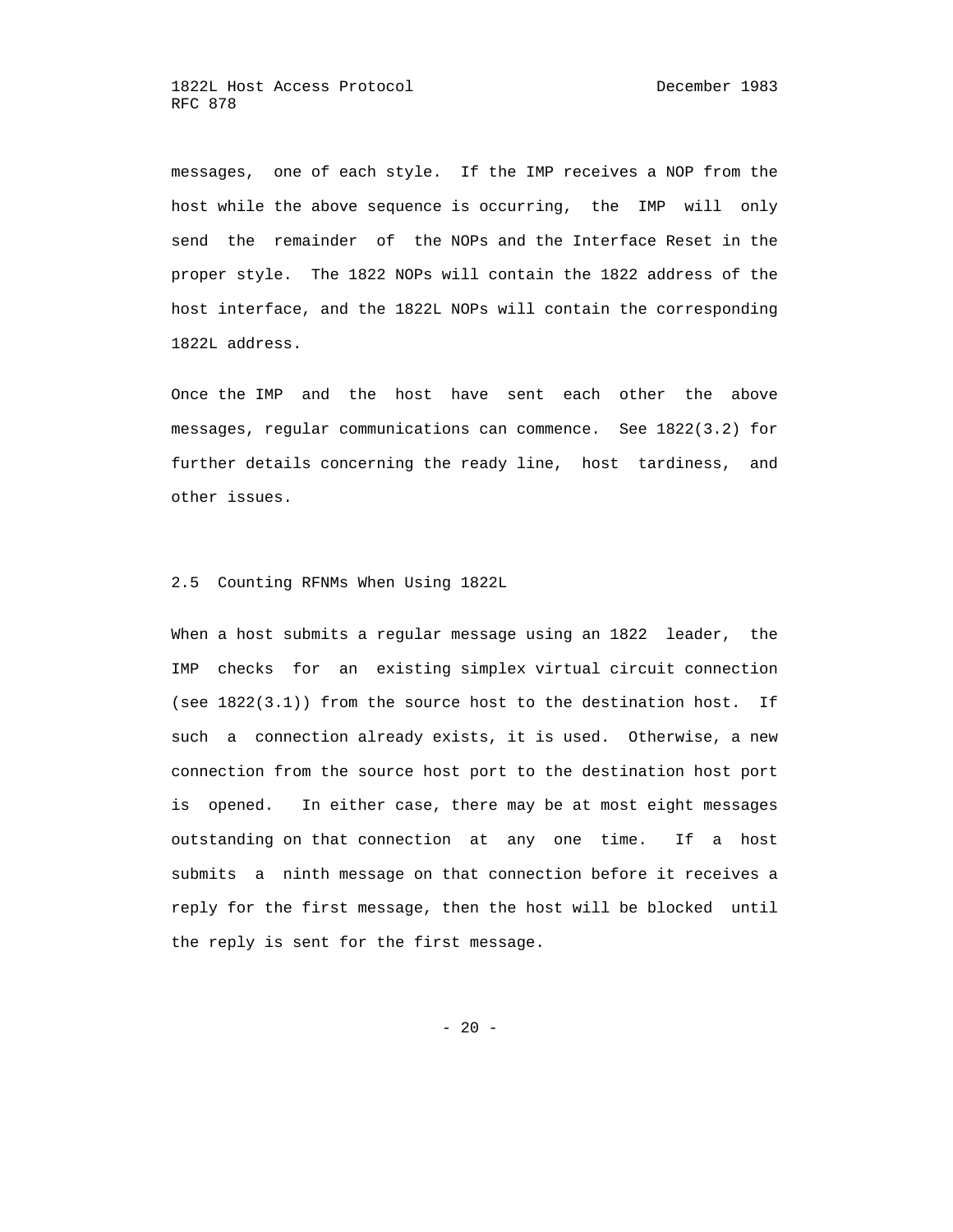Such connections can stay open for some time, but are timed out after three minutes of no activity, or can be closed if there is contention for the connection blocks in either the source or destination IMP. However, a connection will never be closed as long as there are any outstanding messages on it. This allows a source host to count the number of replies it has received for messages to each destination host address in order to avoid being blocked by submitting a ninth outstanding message on any connection.

 When a host submits a regular message using an 1822L leader, a similar process occurs, except that in this case, connections are distinguished by the source port/source name/destination name combination. When the message is received from a host, the IMP first looks for an open connection for that same port and source name/destination name pair. If such a connection is found, then it is used, and no further name translation is performed. If, however, no open connection was found, then the destination name is translated, and a connection opened to the physical host port. As long as there are any outstanding messages on the connection it will stay open, and it will have the same restriction that only eight messages may be outstanding at any one time. Thus, a source host can still count replies to avoid being blocked, but they must be counted on a source port and source name/destination

- 21 -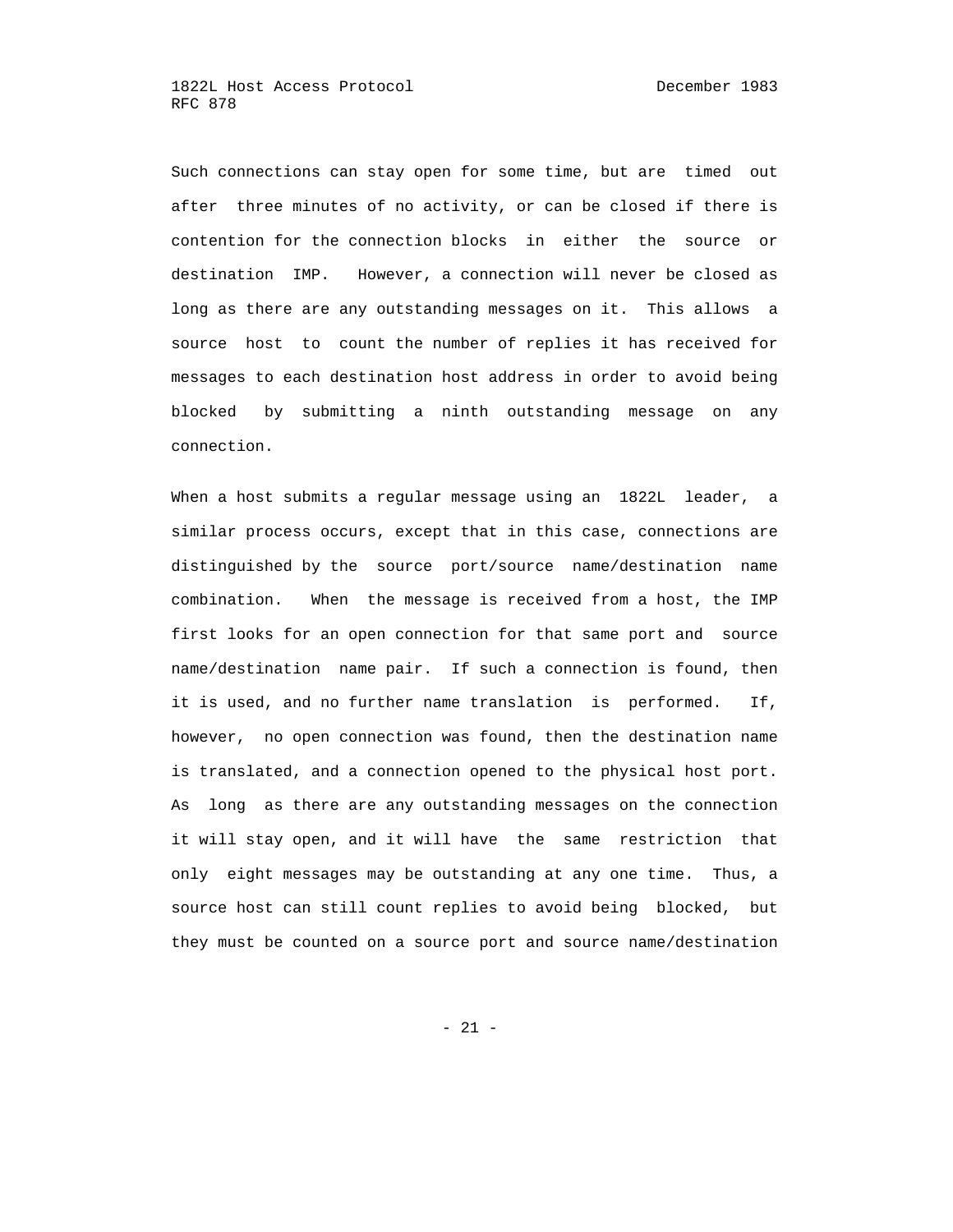name pair basis, instead of just by source port and destination host address as before.

 Since connections are based on the source name as well as the destination name, this implies that there may be more than one open connection from physical host port A to physical host port B, which would allow more than 8 outstanding messages simultaneously from the first to the second port. However, for this to occur, either the source or destination names, or both, must differ from one connection to the next. For example, if the names "543" and "677" both translate to physical port 3 on IMP 51, then the host on that port could open four connections to itself by sending messages from "543" to "543", from "543" to "677", from "677" to "543", and from "677" to "677".

 As has already been stated, the destination names in regular messages are only translated when connections are first opened. Once a connection is open, that connection, and its destination physical host port, will continue to be used until it is closed. If, in the meantime, a "better" destination host port belonging to the same destination name became available, it would not be used until the next time a new connection is opened to that destination name.

- 22 -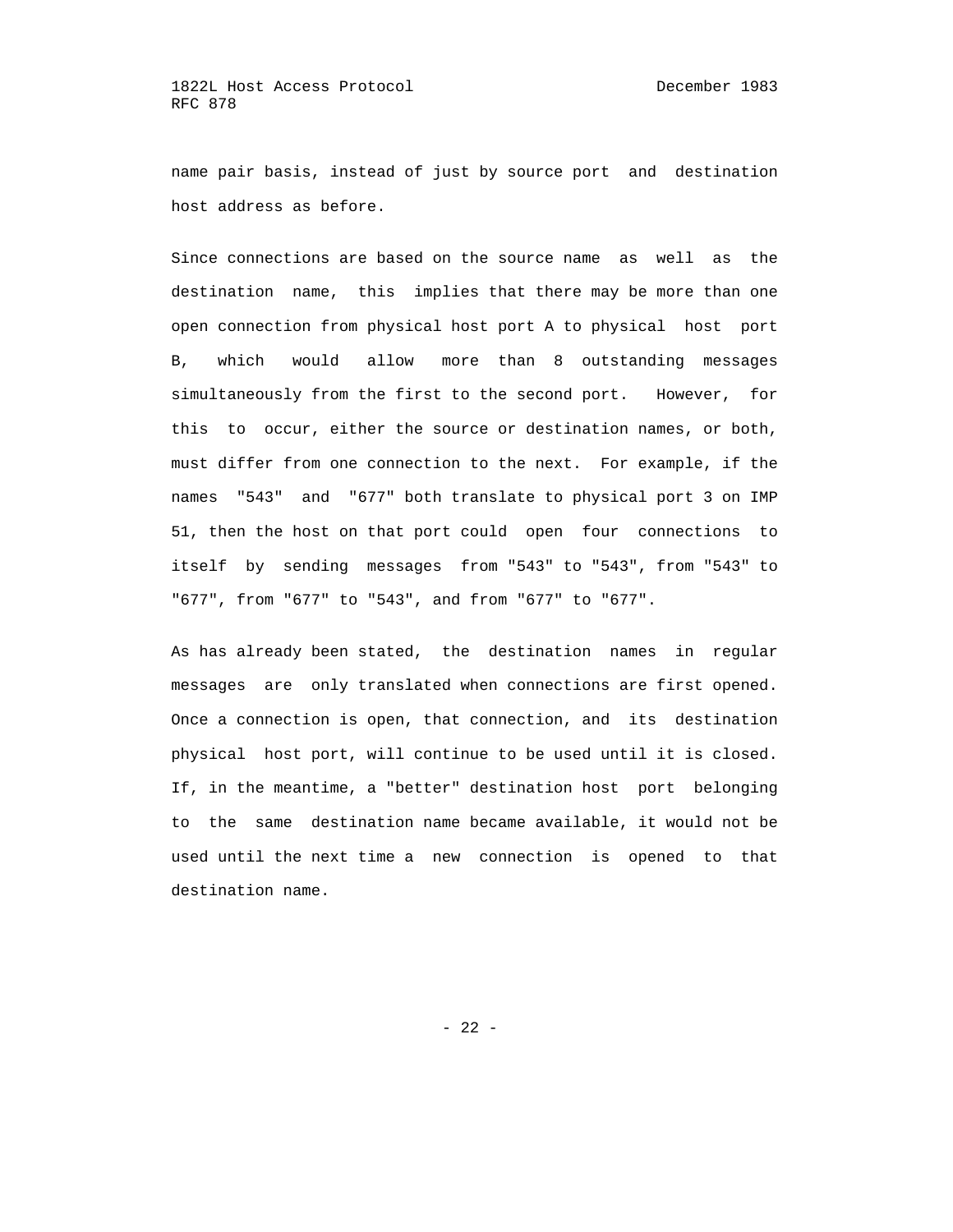Also, the act of making an 1822L name be non-effective will not | automatically cause any connections using that name to be closed.  $|$  However, they will be closed after at most three minutes of | inactivity. A host can, if it wishes, make all of its names at a  $|$  port be noneffective and close all of its connections to and from | the port by flapping the host's ready line to that IMP port.

#### 2.6 1822L Name Server

 There may be times when a host wants to perform its own translations, or might need the full list of physical addresses to which a particular name maps. For example, a connection-based host-to-host protocol may require that the same physical host port on a multi-homed host be used for all messages using that host-to-host connection, and the host does not wish to trust the IMP to always deliver messages using a destination name to the same host port.

 In these cases, the host can submit a type 11 (Name Server Request) message to the IMP, which requests the IMP to translate the destination 1822L name and return a list of the addresses to which it maps. The IMP will respond with a type 11 (Name Server Reply) message, which contains the selection policy in use for that name, the number of addresses to which the name maps, the

 $- 23 -$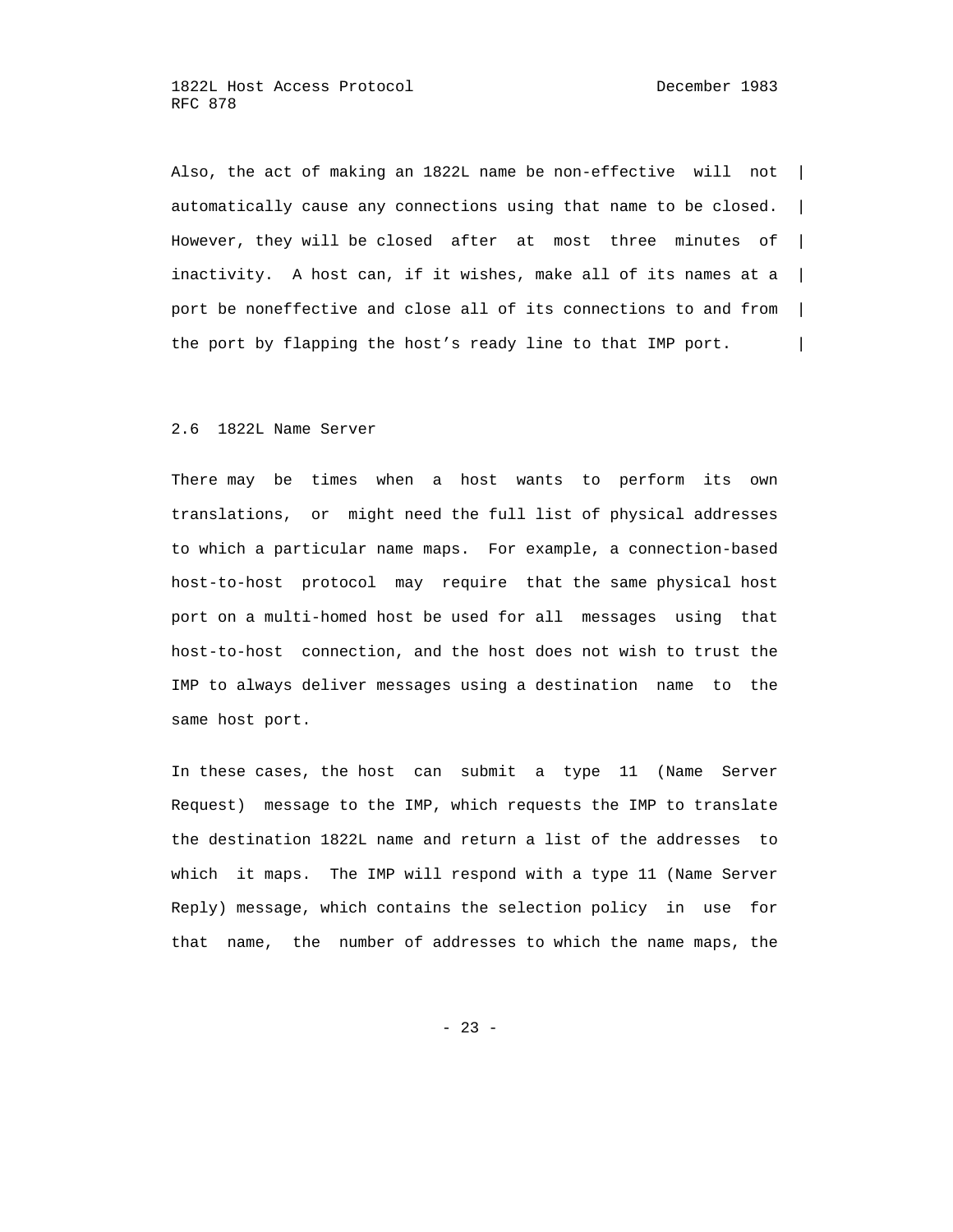addresses themselves, and for each address, whether it is effective and its routing distance from the IMP. See section 3.2 for a complete description of the message's contents.

 Using this information, the source host could make an informed decision on which of the physical host ports corresponding to an 1822L name to use and then send the messages to that port, rather than to the name.

 The IMP also supports a different type of name service. A host needs to issue a Name Declaration Message to the IMP in order to make its names effective, but it may not wish to keep its names in some table or file in the host. In this case, it can ask the IMP to tell it which names it is authorized to use.

 In this case, the host submits a type 12 (Port List Request) message to the IMP, and the IMP replies with a type 12 (Port List Reply) message. It contains, for the host port over which the IMP received the request and sent the reply, the number of names that map to the port, the list of names, and whether or not each name is effective. The host can then use this information in order to issue the Name Declaration Message. Section 3.2 contains a complete description of the reply's contents.

- 24 -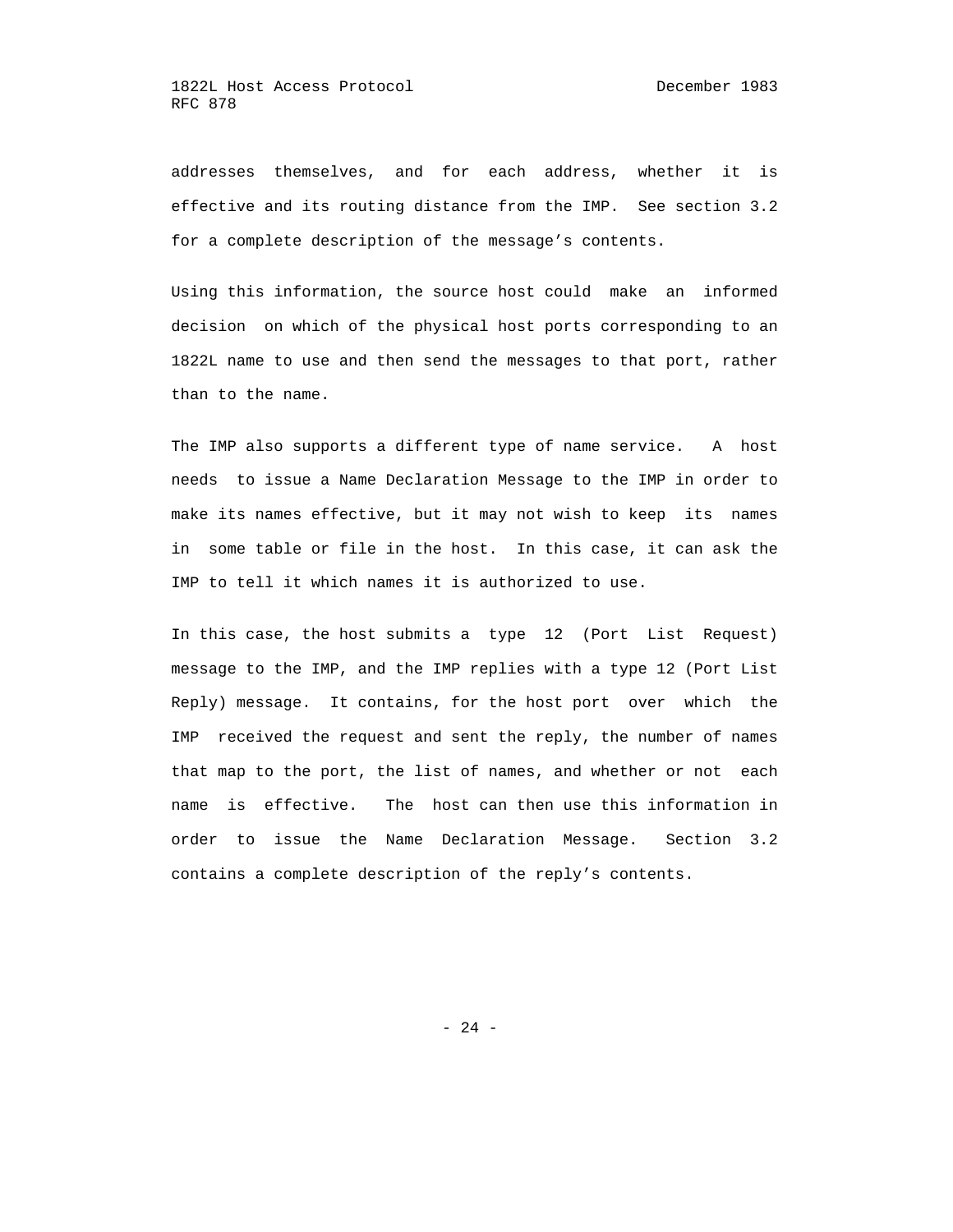# 3 1822L LEADER FORMATS

 The following sections describe the formats of the leaders that precede messages between an 1822L host and its IMP. They were designed to be as compatible with the 1822 leaders as possible. The second, fifth, and sixth words are identical in the two leaders, and all of the existing functionality of the 1822 leaders has been retained. In the first word, the 1822 New Format Flag is now also used to identify the two types of 1822L leaders, and the Handling Type has been moved to the second byte. The third and fourth words contain the Source and Destination 1822L Name, respectively.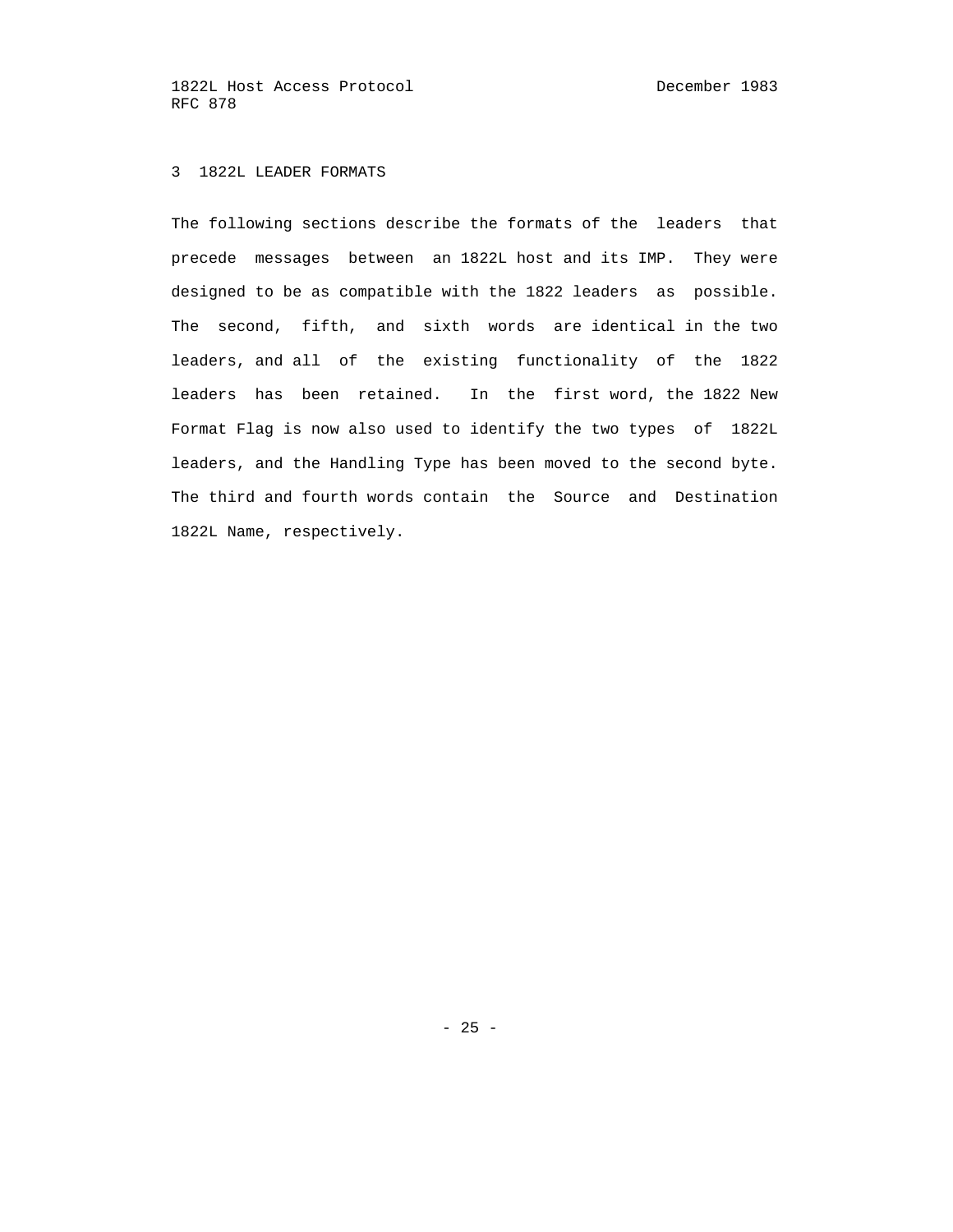# 3.1 Host-to-IMP 1822L Leader Format

| 1                                                  |   | 4 5 8 9<br>------+ |                                                                  |          | 16 |
|----------------------------------------------------|---|--------------------|------------------------------------------------------------------|----------|----|
|                                                    |   | 1822L<br>Flag      | Unused   H2I   Handling Type<br>---+---------+-----------------+ |          |    |
| 17 20 21 22 24 25                                  |   |                    |                                                                  |          | 32 |
| +--------+-+------+----------------+<br>---------  | C | $ T $ Leader $ $   | Unused $ R $ Flags $ $ Message Type<br>-----+-----------------   |          |    |
| 33                                                 |   |                    | -----------------------------------                              |          | 48 |
|                                                    |   | Source Host        | ________________                                                 |          |    |
| 49                                                 |   |                    |                                                                  |          | 64 |
| ------------------------------<br>Destination Host |   |                    |                                                                  |          |    |
| 65                                                 |   |                    | ---------------<br>-------------------------+-------             | 76 77 80 |    |
|                                                    |   |                    | Message ID                                                       | Sub-type |    |
| 81                                                 |   |                    |                                                                  |          | 96 |
|                                                    |   | Unused             | ------------------------------                                   |          |    |



- 26 -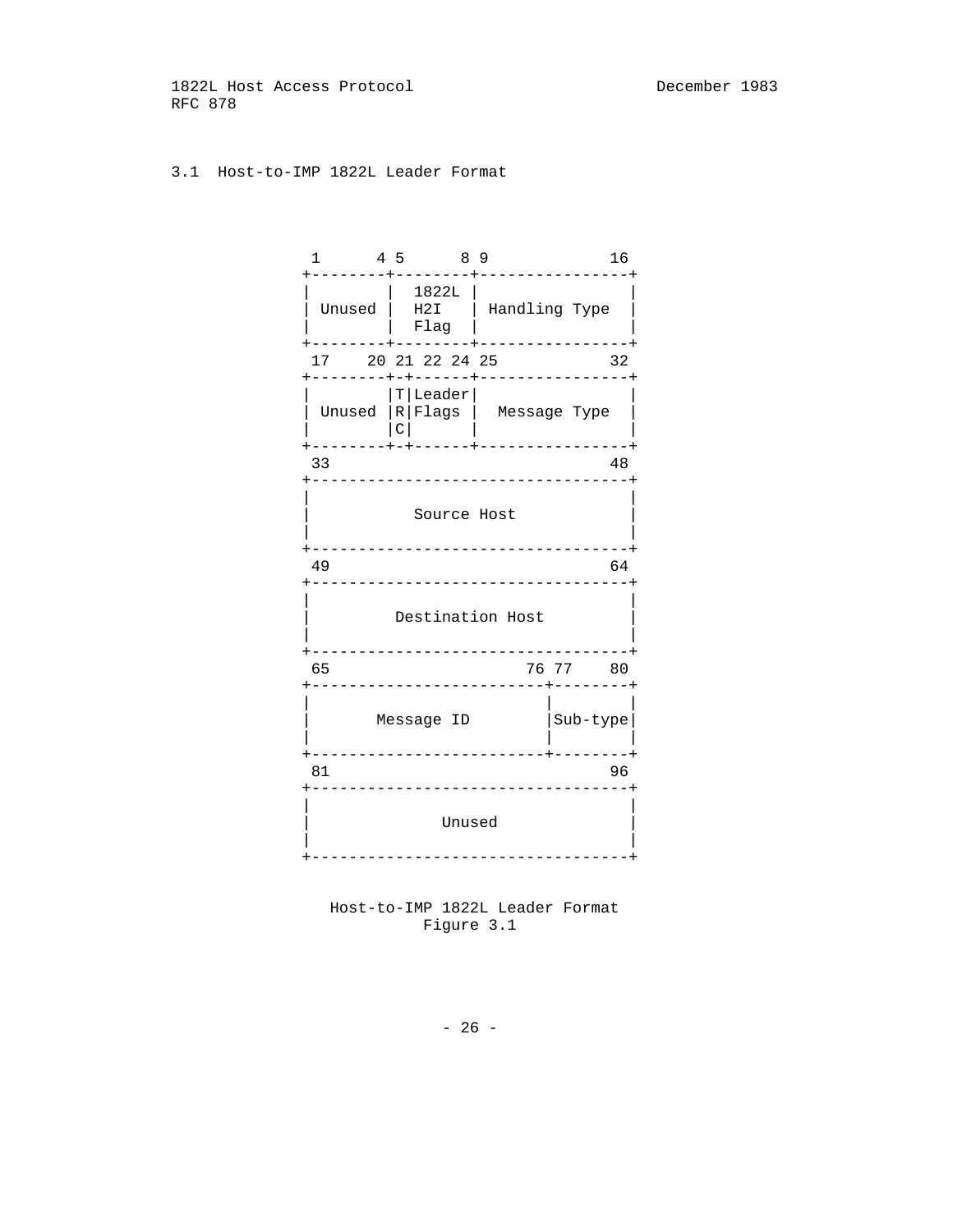Bits 1-4: Unused, must be set to zero.

Bits 5-8: 1822L Host-to-IMP Flag:

This field is set to decimal 13 (1101 in binary).

Bits 9-16: Handling Type:

 This field is bit-coded to indicate the transmission characteristics of the connection desired by the host. See 1822(3.3).

Bit 9: Priority Bit:

 Messages with this bit on will be treated as priority messages.

Bits 10-16: Unused, must be zero.

Bits 17-20: Unused, must be zero.

Bit 21: Trace Bit:

 If equal to one, this message is designated for tracing as it proceeds through the network. See 1822(5.5).

Bits 22-24: Leader Flags:

 Bit 22: A flag available for use by the destination host. See 1822(3.3) for a description of its use by the IMP's TTY Fake Host.

Bits 23-24: Reserved for future use, must be zero.

- 27 -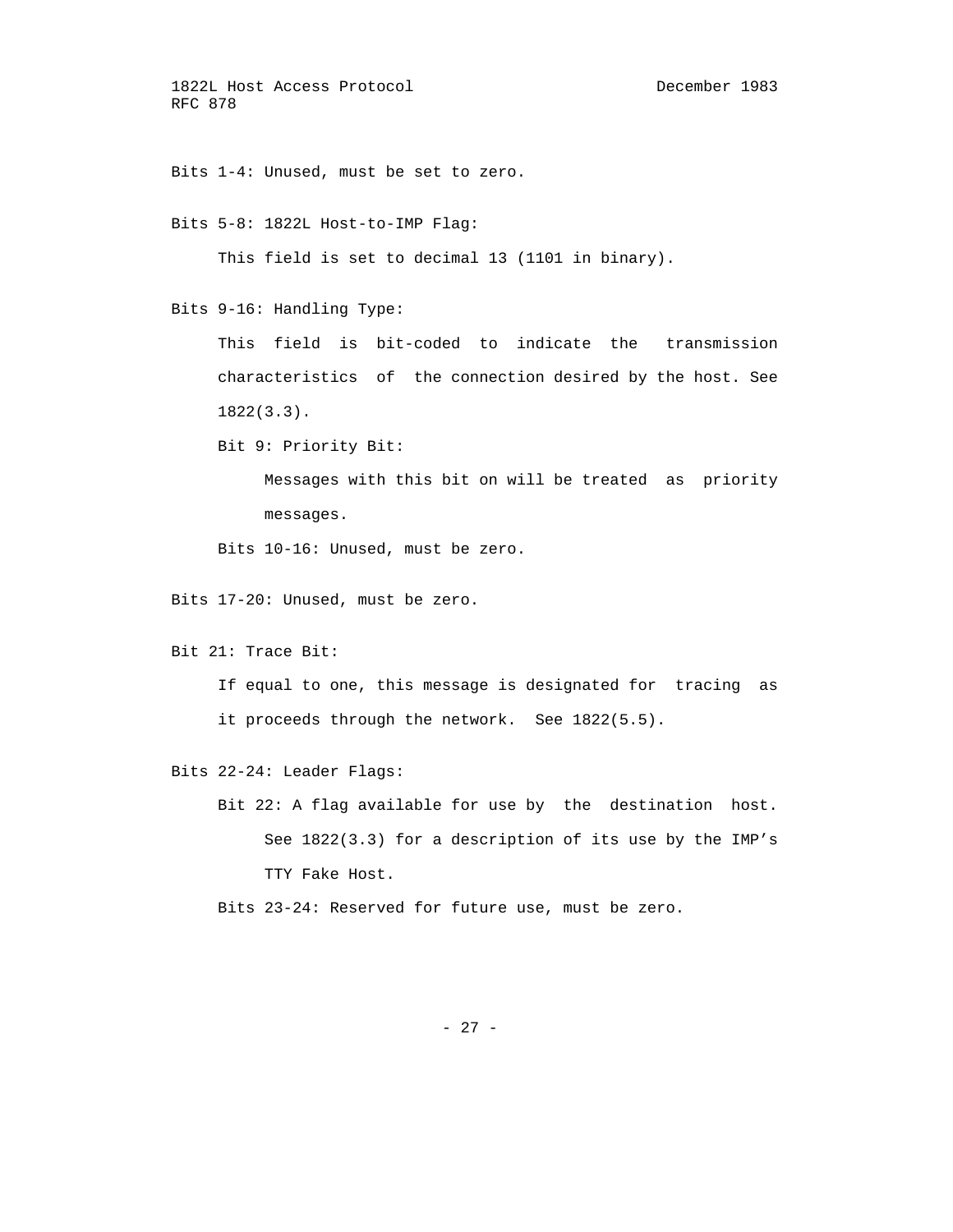Bits 25-32: Message Type:

 Type 0: Regular Message - All host-to-host communication occurs via regular messages, which have several sub types, found in bits 77-80. These sub-types are: 0: Standard - The IMP uses its full message and error

control facilities, and host blocking may occur.

 3: Uncontrolled Packet - The IMP will perform no message-control functions for this type of message, and network flow and congestion control may cause loss of the packet. Also see 1822(3.6) and section 2.3.

1-2,4-15: Unassigned.

- Type 1: Error Without Message ID See 1822(3.3).
- Type 2: Host Going Down see 1822(3.3).
- Type 3: Name Declaration Message (NDM) This message is used by the host to declare which of its 1822L names is or is not effective (see section 2.2.1), or to make all of its names non-effective. The first 16 bits of the data portion of the NDM message, following the leader and any leader padding, contains the number of 1822L names contained in the message. This is followed by the 1822L name entries, each 32 bits long, of which the first 16 bits is a 1822L name and the second 16 bits contains either of the integers zero or one. Zero

- 28 -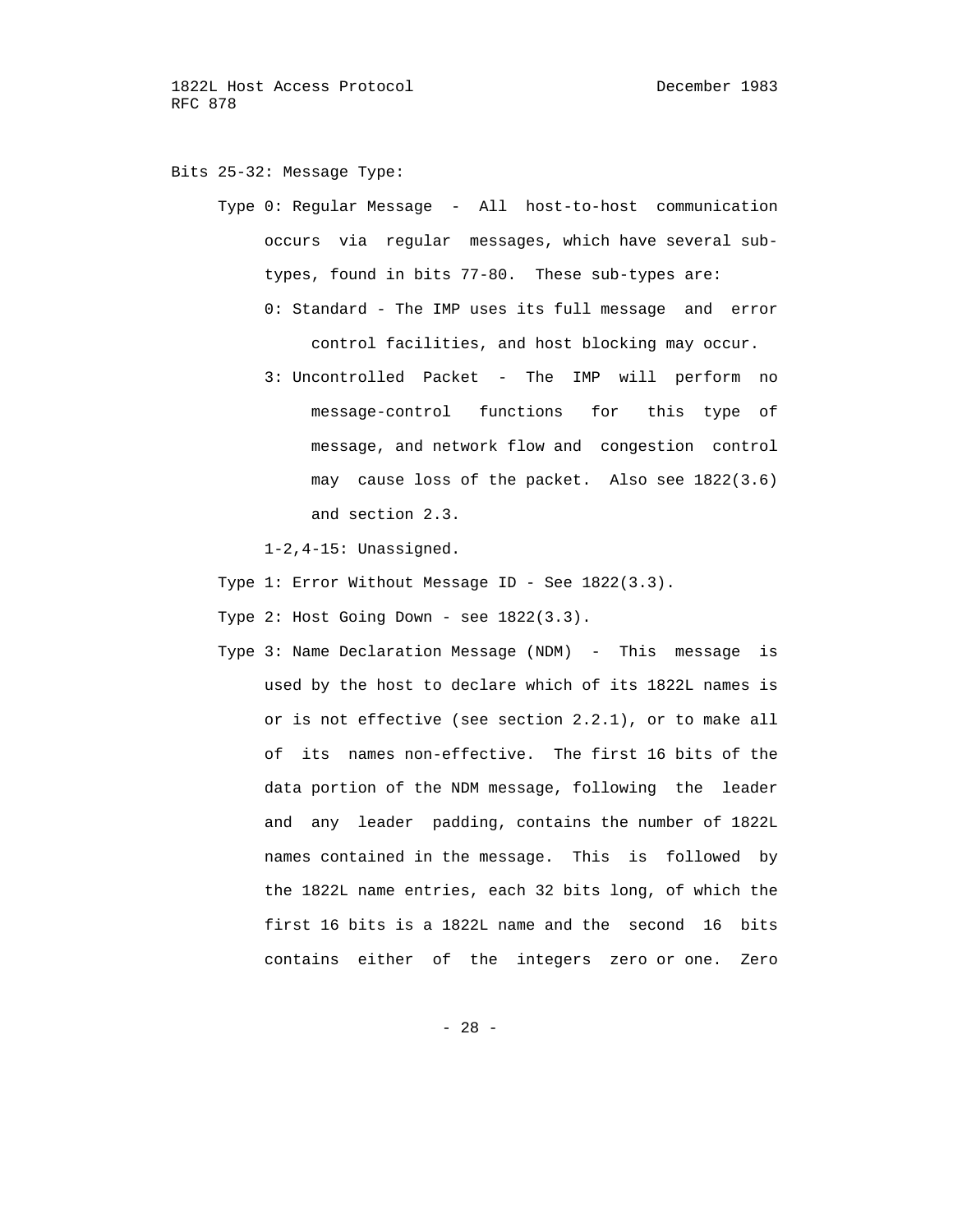indicates that the name should not be effective, and one indicates that the name should be effective. The IMP will reply with a NDM Reply message (see section 3.2) indicating which of the names are now effective and which are not. Pictorially, a NDM message has the following format (including the leader, which is printed in hexadecimal, and without any leader padding):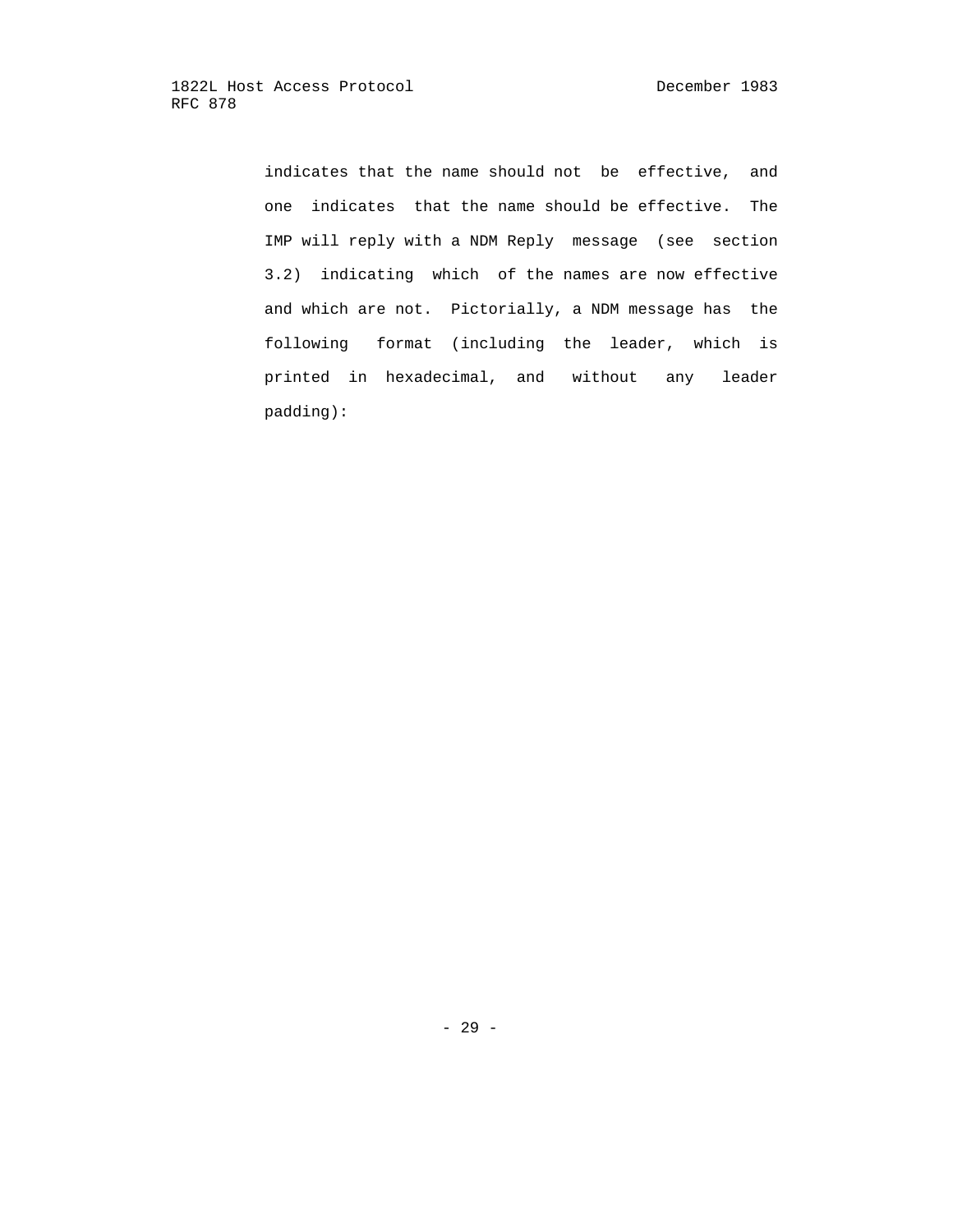|      | 16 17   |                                             | 32 33   |      | 48  |
|------|---------|---------------------------------------------|---------|------|-----|
| 0D00 |         | 0003                                        |         | 0000 |     |
| 49   | 64 65   |                                             | 80 81   |      | 96  |
| 0000 |         | 0000                                        |         | 0000 |     |
| 97   |         | 112 113                                     | 128 129 |      | 144 |
|      |         | $\#$ of entries   1822L name $\#1$   0 or 1 |         |      |     |
| 145  | 160 161 |                                             | 176     |      |     |
|      |         | 1822L name #2   0 or 1                      |         | etc. |     |

## NDM Message Format Figure 3.2

 An NDM with zero entries will cause all current effective names for the host to become non-effective. Type 4: NOP - This allows the IMP to know which style of leader the host wishes to use. A 1822L NOP signifies that the host wishes to use 1822L leaders, and an 1822 NOP signifies that the host wishes to use 1822 leaders. All of the other remarks concerning the NOP message in

- 30 -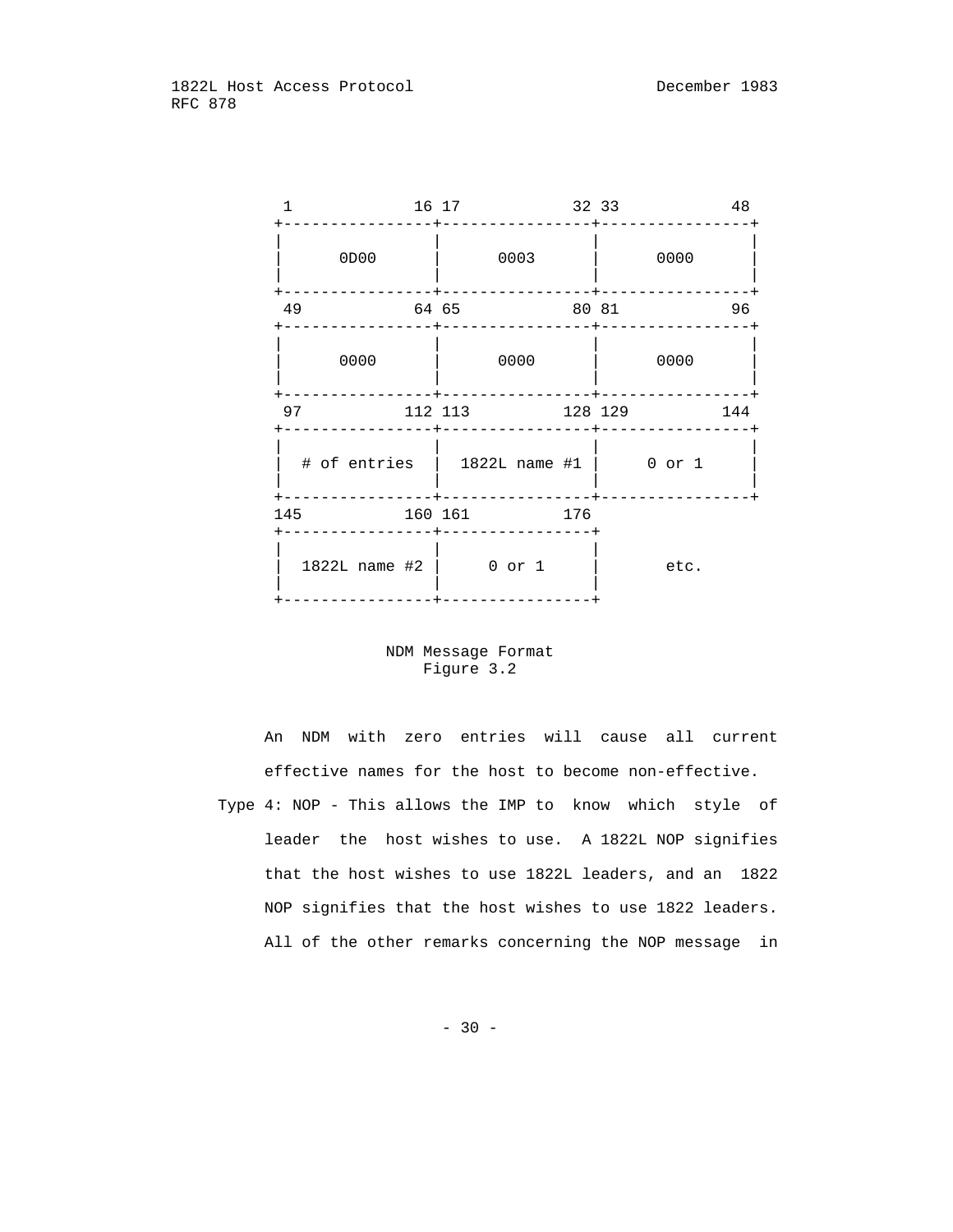1822(3.3) still hold. The host should always issue NOPs in groups of three to insure proper reception by the IMP. Also see section 2.4 for a further discussion on the use of the NOP message.

Type 8: Error with Message ID - see 1822(3.3).

- Type 11: Name Server Request This allows the host to use the IMP's logical addressing tables as a name server. The destination name in the 1822L leader is translated, and the IMP replies with a Name Server Reply message, which lists the physical host addresses to which the destination name maps.
- Type 12: Port List Request This allows the physical host to request the list of names that map to the host port over which this request was received by the IMP. The IMP replies with a Port List Reply message, which lists the names that map to the port.

Types 5-7,9-10,13-255: Unassigned.

Bits 33-48: Source Host:

 This field contains one of the source host's 1822L names (or, alternatively, the 1822L address of the host port the message is being sent over). This field is not automatically filled in by the IMP, as in the 1822 protocol, because the host may be known by several names and may wish

 $- 31 -$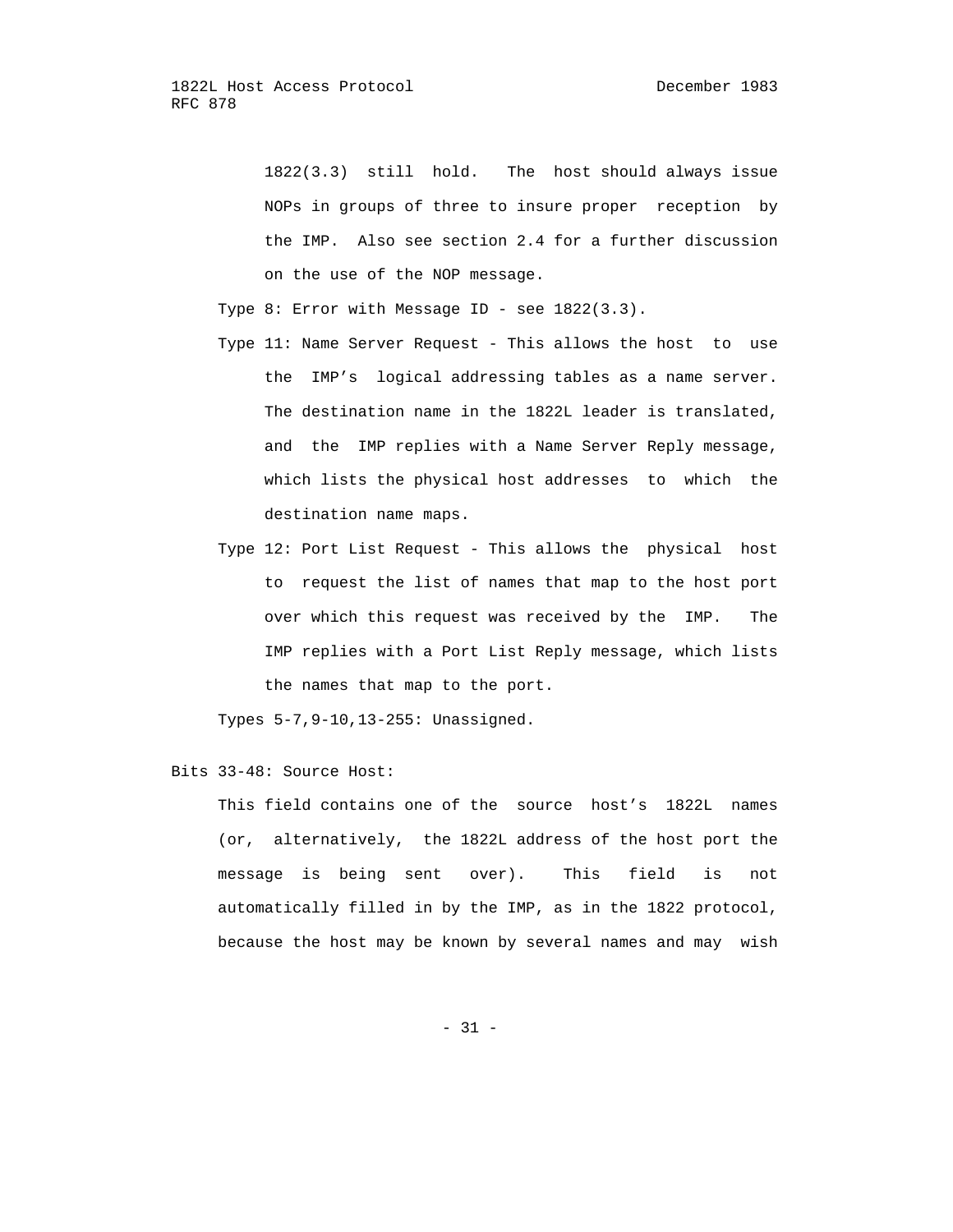to use a particular name as the source of this message. All messages from the same host need not use the same name in this field. Each source name, when used, is checked for authorization, effectiveness, and actually belonging to this host. Messages using names that do not satisfy all of these requirements will not be delivered, and will instead result in an error message being sent back into the source host. If the host places its 1822L address in this field, the address is checked to insure that it actually represents the host port where the message originated.

# Bits 49-64: Destination Host:

 This field contains the 1822L name or address of the destination host. If it contains a name, the name will be checked for effectiveness, with an error message returned to the source host if the name is not effective.

#### Bits 65-76: Message ID:

 This is a host-specified identification used in all type 0 and type 8 messages, and is also used in type 2 messages. When used in type 0 messages, bits 65-72 are also known as the Link Field, and should contain values specified in Assigned Numbers [3] appropriate for the host-to-host protocol being used.

- 32 -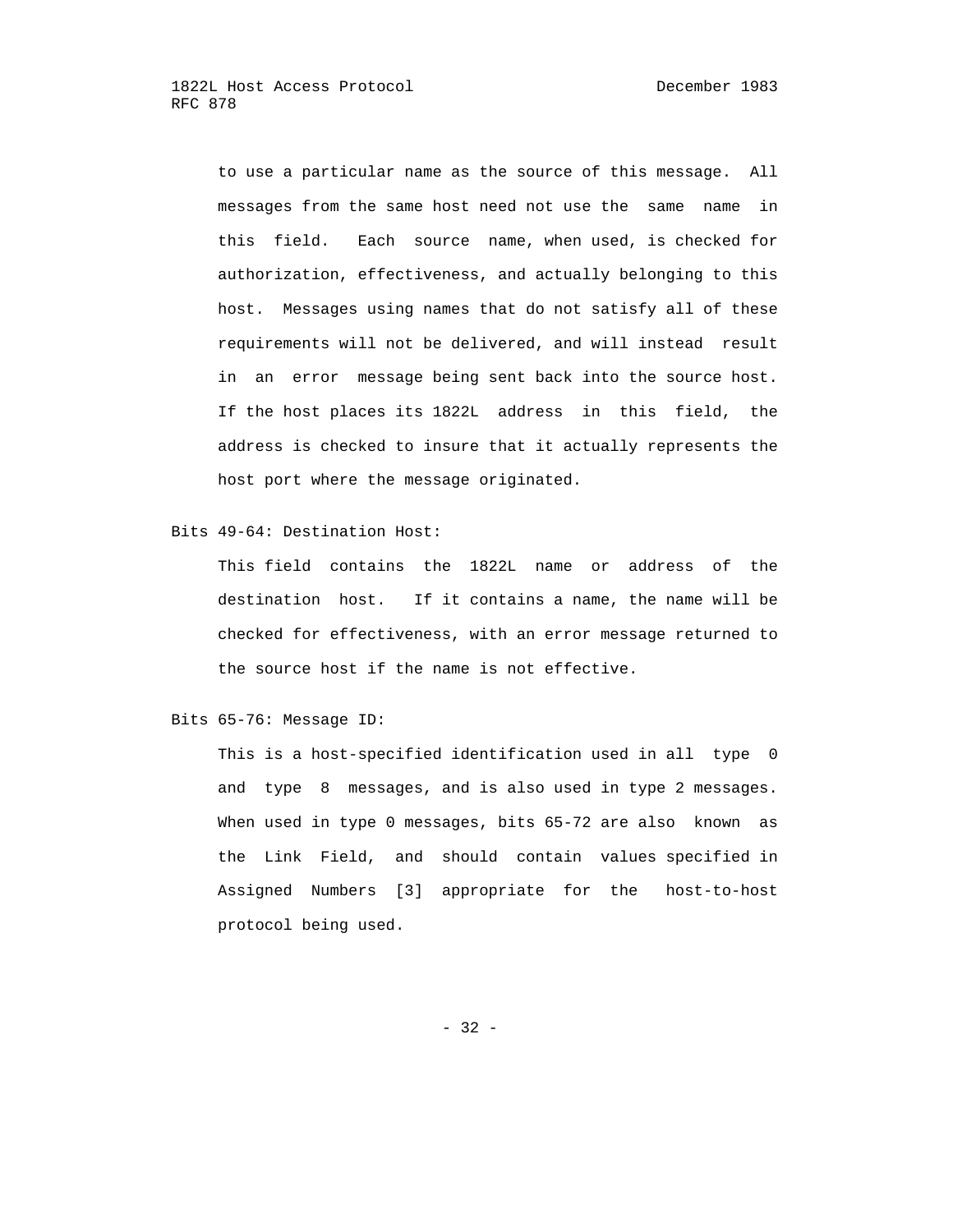Bits 77-80: Sub-type: This field is used as a modifier by message types 0, 2, 4, and 8.

Bits 81-96: Unused, must be zero.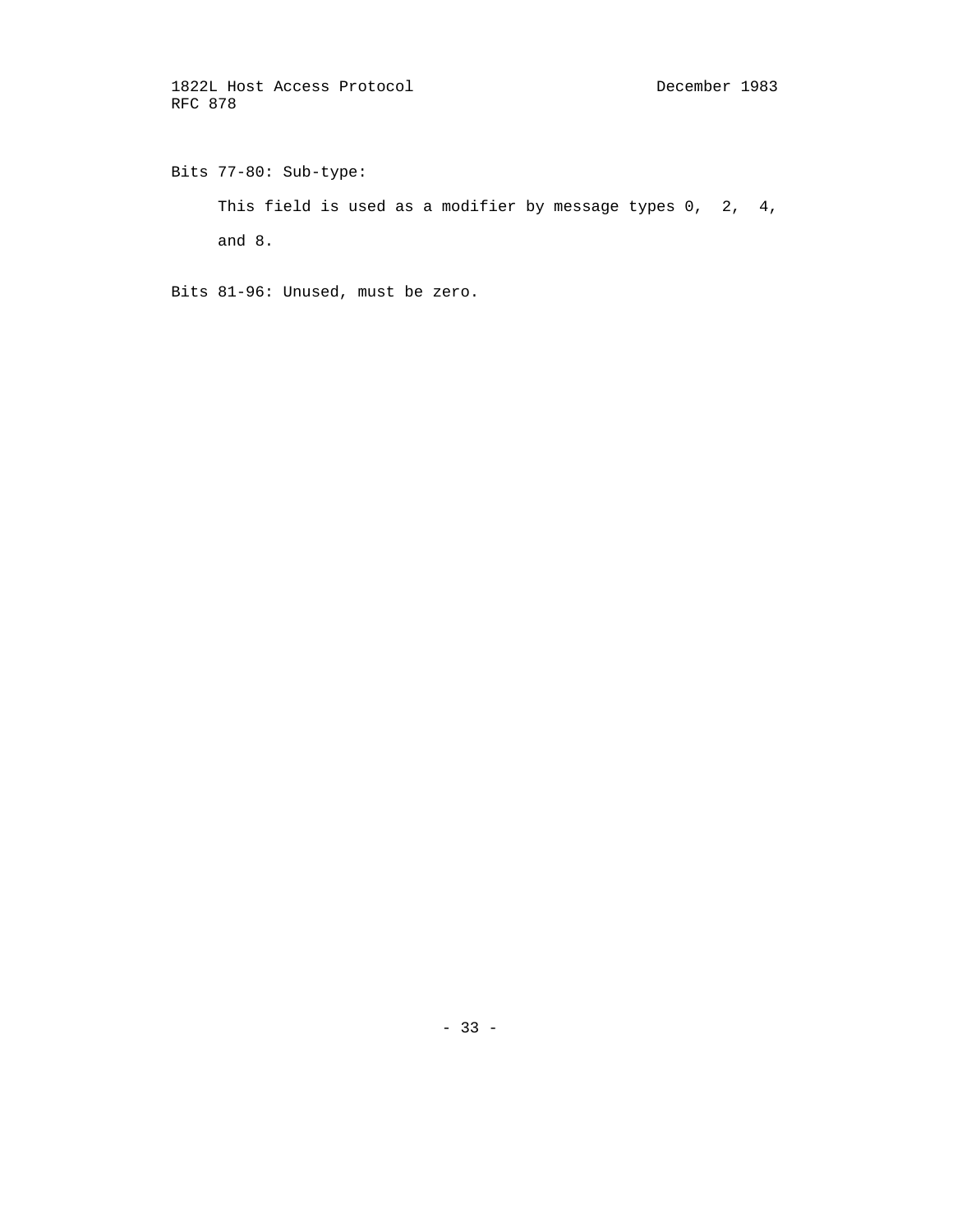# 3.2 IMP-to-Host 1822L Leader Format

| 1<br>- - - - - - - 4           | 4 5 8 9<br>-------                                                   |                         | 16                                   |  |  |
|--------------------------------|----------------------------------------------------------------------|-------------------------|--------------------------------------|--|--|
|                                | 1822L  <br>Unused   I2H   Handling Type<br>Flag<br>-------+--------+ |                         | ---------------+                     |  |  |
|                                | 17 20 21 22 24 25<br>--------+-+------+---------------               |                         | 32                                   |  |  |
|                                | $ T $ Leader $ $<br>Unused  R Flags    Message Type<br>$\mathcal{C}$ |                         | --------+-+------+-----------------+ |  |  |
| 33                             | ---------------------------------                                    |                         | 48                                   |  |  |
|                                | Source Host                                                          | ------------------      |                                      |  |  |
| 49                             |                                                                      |                         | 64                                   |  |  |
| ----------<br>Destination Host |                                                                      |                         |                                      |  |  |
| 65                             |                                                                      | ______________          | 76 77 80                             |  |  |
|                                |                                                                      |                         | Message ID $ Sub-type $              |  |  |
| 81                             |                                                                      | _______________________ | 96                                   |  |  |
|                                | Message Length<br>--------------------------                         |                         |                                      |  |  |



- 34 -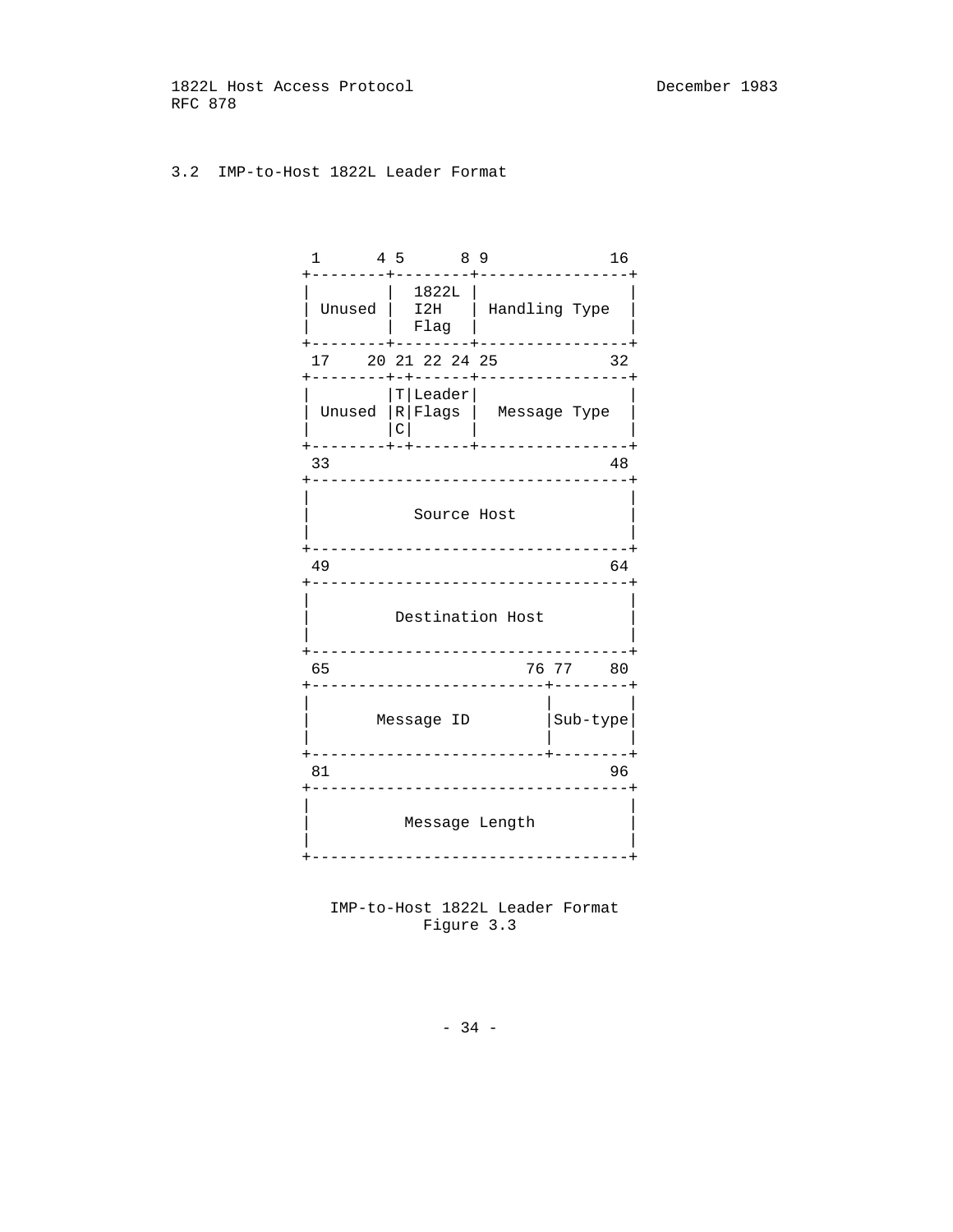Bits 1-4: Unused and set to zero.

Bits 5-8: 1822L IMP-to-Host Flag:

This field is set to decimal 14 (1110 in binary).

Bits 9-16: Handling Type:

 This has the value assigned by the source host (see section 3.1). This field is only used in message types 0, 5-9, and 15.

Bits 17-20: Unused and set to zero.

Bit 21: Trace Bit:

 If equal to one, the source host designated this message for tracing as it proceeds through the network. See 1822(5.5).

Bits 22-24: Leader Flags:

Bit 22: Available as a destination host flag.

Bits 23-24: Reserved for future use, set to zero.

Bits 25-32: Message Type:

- Type 0: Regular Message All host-to-host communication occurs via regular messages, which have several sub types. The sub-type field (bits 77-80) is the same as sent in the host-to-IMP leader (see section 3.1).
- Type 1: Error in Leader See  $1822(3.4)$ . In addition to its | already defined sub-types, this message has two new |

 $- 35 -$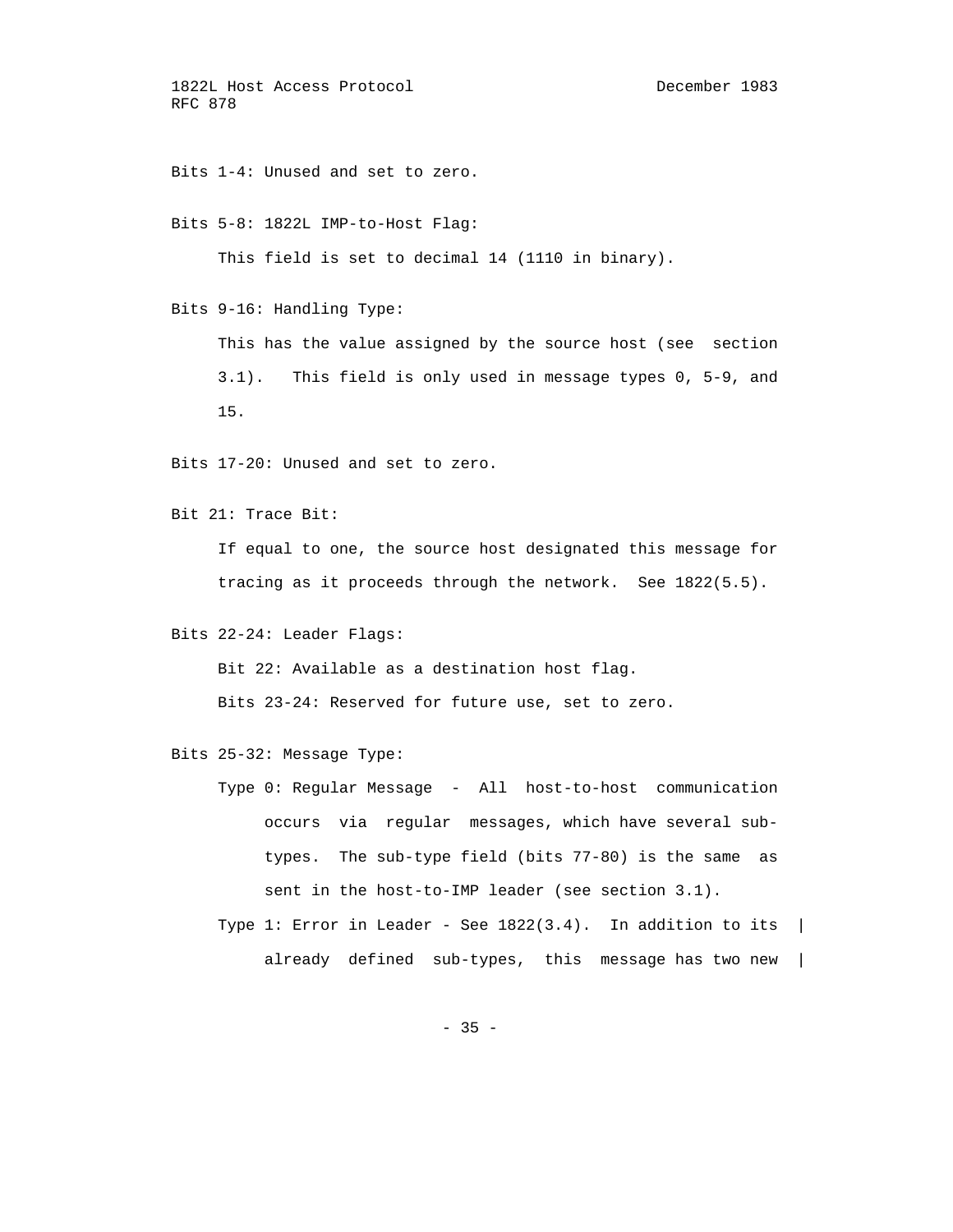sub-types:

- 4: Illegal Leader Style The host submitted a leader | in which bits  $5-8$  did not contain the value 13,  $|$ 14, or 15 decimal.
- 5: Wrong Leader Style The host submitted an 1822L | leader when the IMP was expecting an 1822 leader,  $|$ or vice-versa.
- Type  $2:$  IMP Going Down See  $1822(3.4)$ .
- Type 3: NDM Reply This is a reply to the NDM host-to-IMP message (see section 3.1). It will have the same number of entries as the NDM message that is being replying to, and each listed 1822L name will be accompanied by a zero or a one (see figure 3.2). A zero signifies that the name is not effective, and a one means that the name is now effective.
- Type 4: NOP The host should discard this message. It is used during initialization of the IMP/host communication. The Destination Host field will contain the 1822L Address of the host port over which the NOP is being sent. All other fields are unused.
- Type 5: Ready for Next Message (RFNM) See 1822(3.4).
- Type 6: Dead Host Status See 1822(3.4).
- Type 7: Destination Host or IMP Dead (or unknown) See 1822(3.4).

 $- 36 -$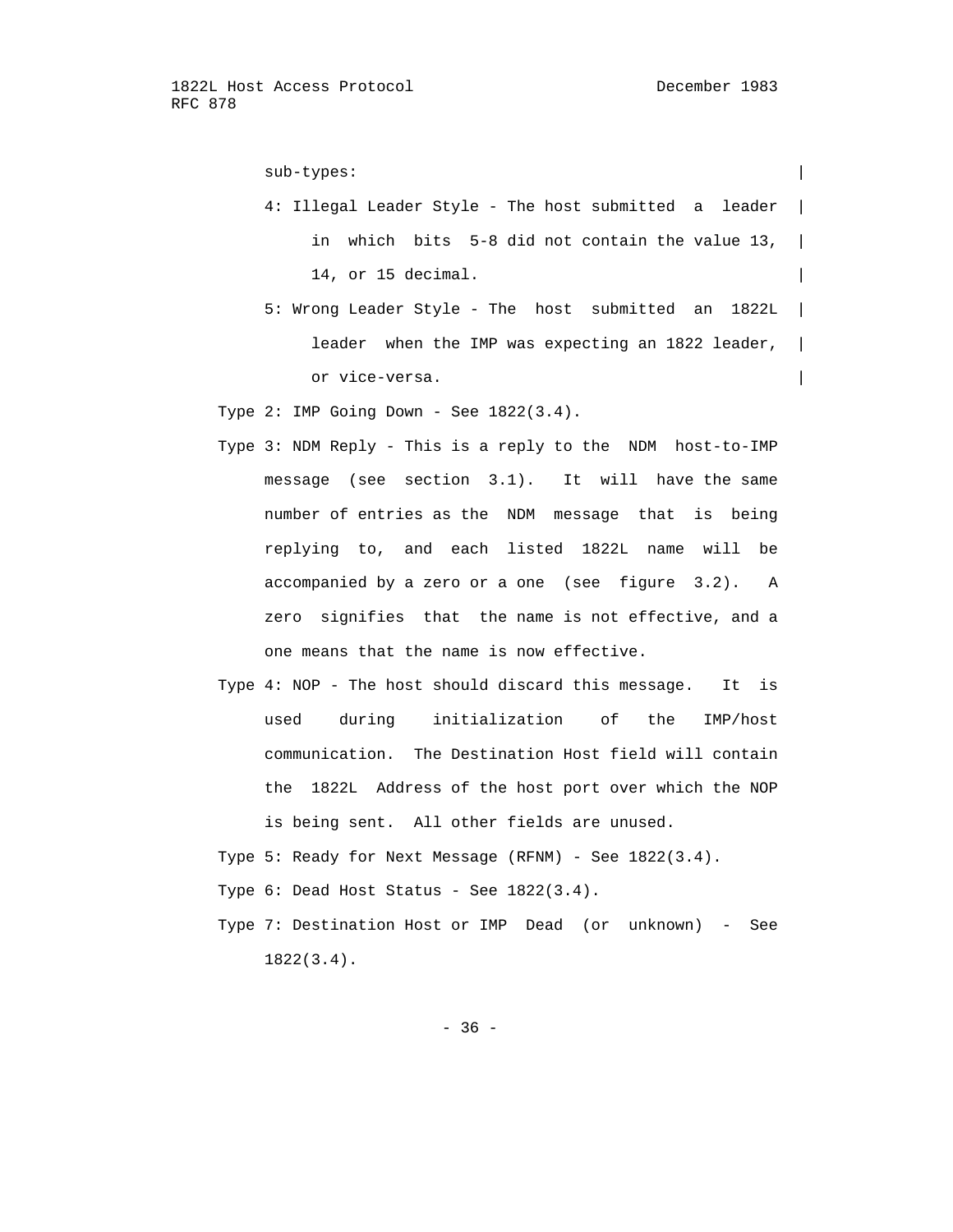Type 8: Error in Data - See 1822(3.4).

- Type 9: Incomplete Transmission See 1822(3.4). In | addition to its already defined sub-types, this message  $|$ has one new sub-type:  $\vert$ 
	- 6: Logically Addressed Host Went Down A logically | addressed message was lost in the network because | the destination host to which it was being | delivered went down. The message should be | resubmitted by the source host, since there may be | another effective host port to which the message | could be delivered (see section  $2.2.3$ ).

Type  $10:$  Interface Reset - See  $1822(3.4)$ .

 Type 11: Name Server Reply - This reply to the Name Server Request host-to-IMP message contains, following the leader and any leader padding, a word with the selection policy and the number of physical addresses to which the destination name maps, followed by two words per physical address: the first word contains an 1822L address, and the second word contains a bit signifying whether or not that particular translation is effective and the routing distance (expected network transmission delay, in 6.4 ms units) to the address's IMP. In figure 3.4, which includes the leader without any leader padding, EFF is 1 for effective and 0 for

- 37 -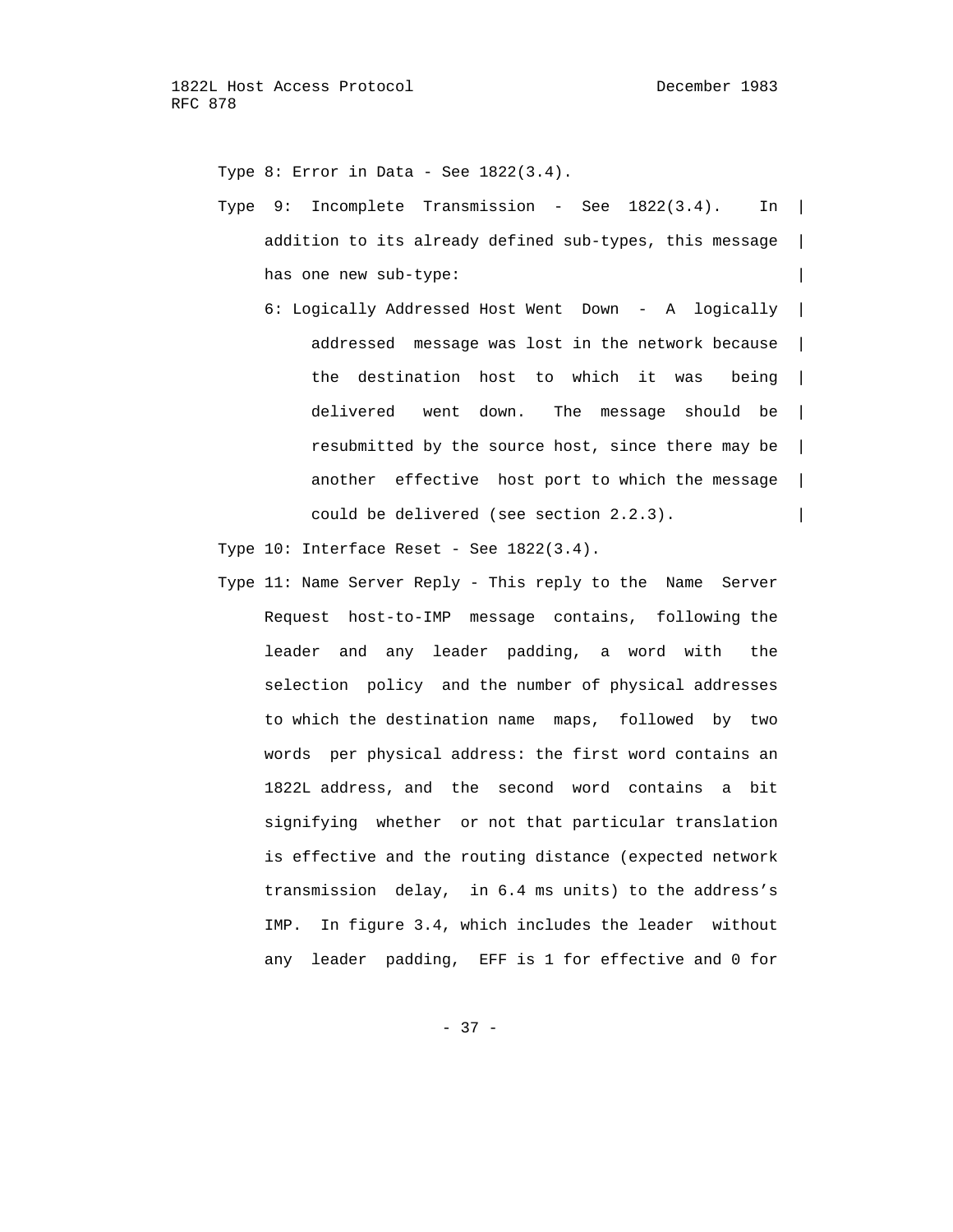non-effective, and POL is a two-bit number indicating the selection policy for the name (see section 2.2.2):

- 0: First reachable.
- 1: Closest physical address.
- 2: Load leveling.
- 3: Unused.

|                            |                 | 16 17   |                          |               |      | 32 33   |                      |                  | 48  |
|----------------------------|-----------------|---------|--------------------------|---------------|------|---------|----------------------|------------------|-----|
|                            | <b>0E00</b>     |         |                          |               | 000B |         |                      | 0000             |     |
| 49                         |                 | 64 65   |                          |               |      | 80 81   |                      |                  | 96  |
|                            | dest. name      |         |                          |               | 0000 |         |                      | 0000             |     |
| 97<br>$+-+$                |                 | 112 113 |                          |               |      | 128 129 |                      |                  | 144 |
| Ρ<br>$\circ$<br>L<br>$+-+$ | # of addrs      |         |                          | 1822L addr #1 |      |         | $E_{\parallel}$<br>F | $F$ routing dist |     |
| 145                        |                 | 160 161 |                          |               |      | 176     |                      |                  |     |
|                            | $1822L$ addr #2 |         | $\mathbf{E}$<br> F <br>F | routing dist  |      |         |                      | etc.             |     |

 Name Server Reply Format Figure 3.4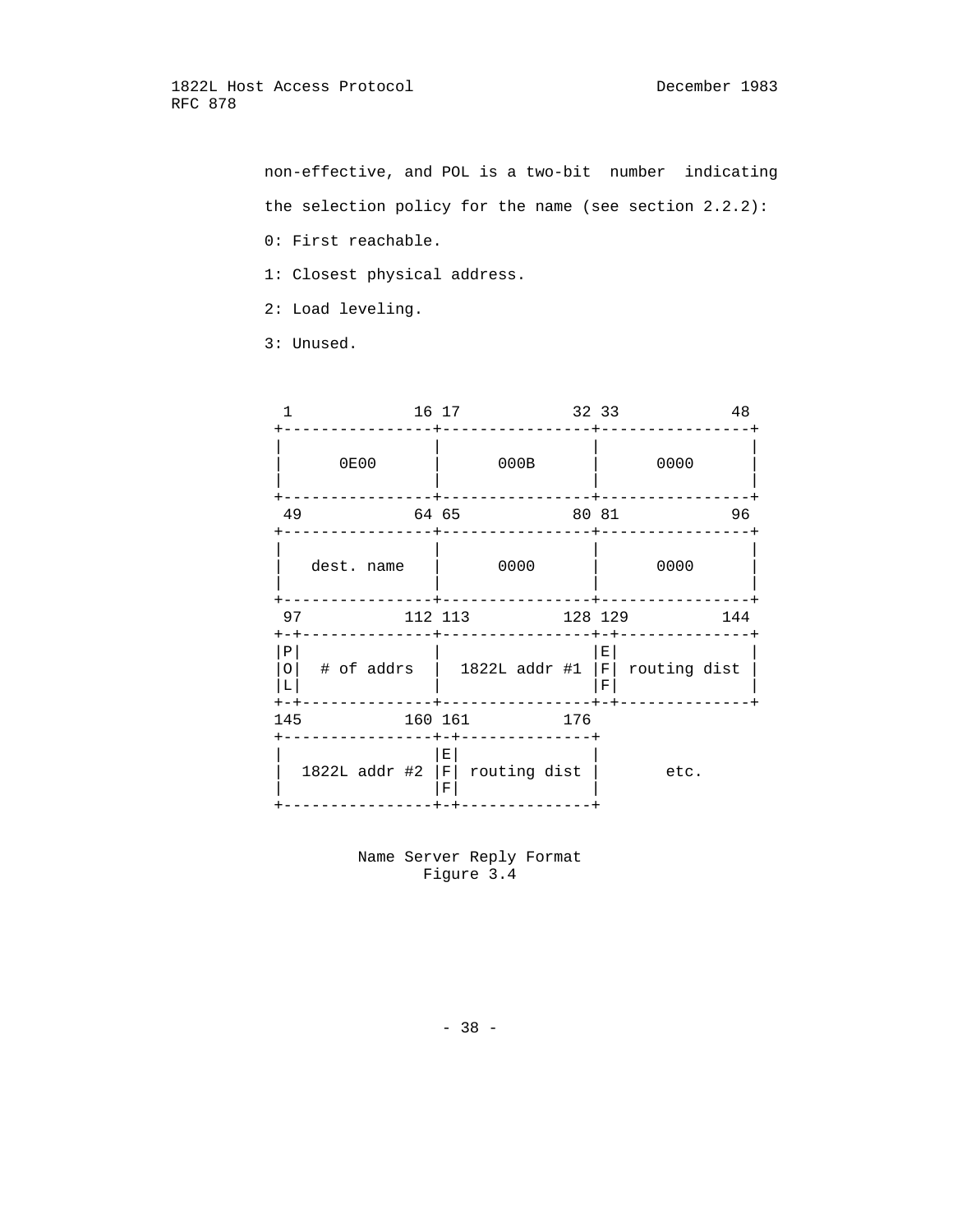- Type 12: Port List Reply This is the reply to the Port List Request host-to-IMP message. It contains the number of names that map to this physical host port, followed by two words per name: the first word contains an 1822L name that maps to this port, and the second contains either a zero or a one, signifying whether or not that particular translation is effective. The format is identical to the type 3 NDM Reply message (see figure 3.2).
- Type 15: 1822L Name or Address Error This message is sent in response to a type 0 message from a host that contained an erroneous Source Host or Destination Host field. Its sub-types are:
	- 0: The Source Host 1822L name is not authorized or not effective.
	- 1: The Source Host 1822L address does not match the host port used to send the message.
	- 2: The Destination Host 1822L name is not authorized.
	- 3: The physical host to which this singly-homed Destination Host name translated is authorized and up, but not effective. If the host was actually down, a type 7 message would be returned, not a type 15.
	- 5: The multi-homed Destination Host name is authorized,

- 39 -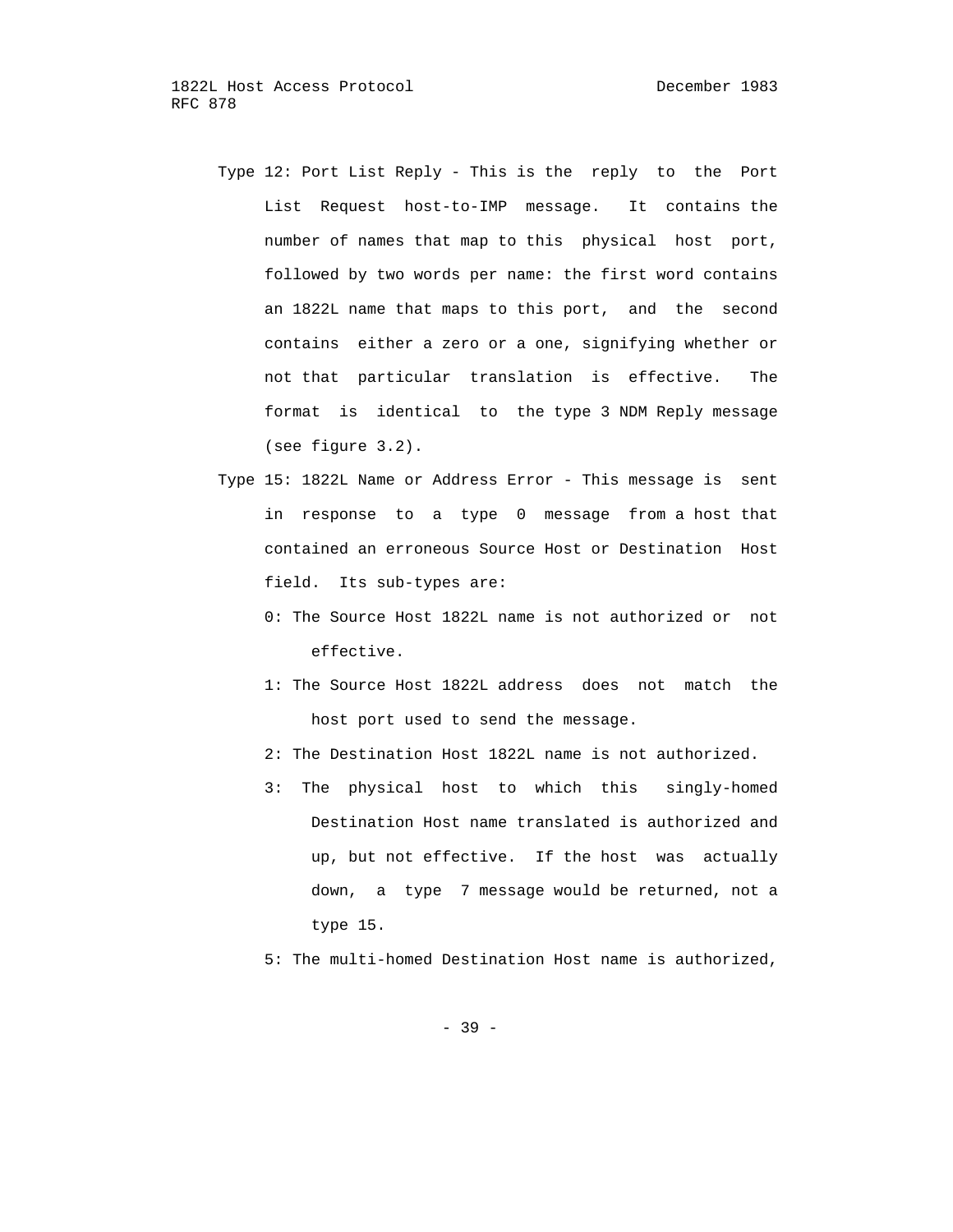but has no available effective translations.

- 6: A logically-addressed uncontrolled packet was sent to a dead or non-effective host port. However, if it is resubmitted, there may be another effective host port to which the IMP may be able to attempt to send the packet.
- 7: Logical addressing is not in use in this network.
- 8-15: Unassigned.

Types 4,13-14,16-255: Unassigned.

Bits 33-48: Source Host:

 For type 0 messages, this field contains the 1822L name or address of the host that originated the message. All replies to the message should be sent to the host specified herein. For message types 5-9 and 15, this field contains the source host field used in a previous type 0 message sent by this host.

Bits 49-64: Destination Host:

 For type 0 messages, this field contains the 1822L name or address that the message was sent to. This allows the destination host to detect how it was specified by the source host. For message types 5-9 and 15, this field contains the destination host field used in a previous type 0 message sent by this host.

 $- 40 -$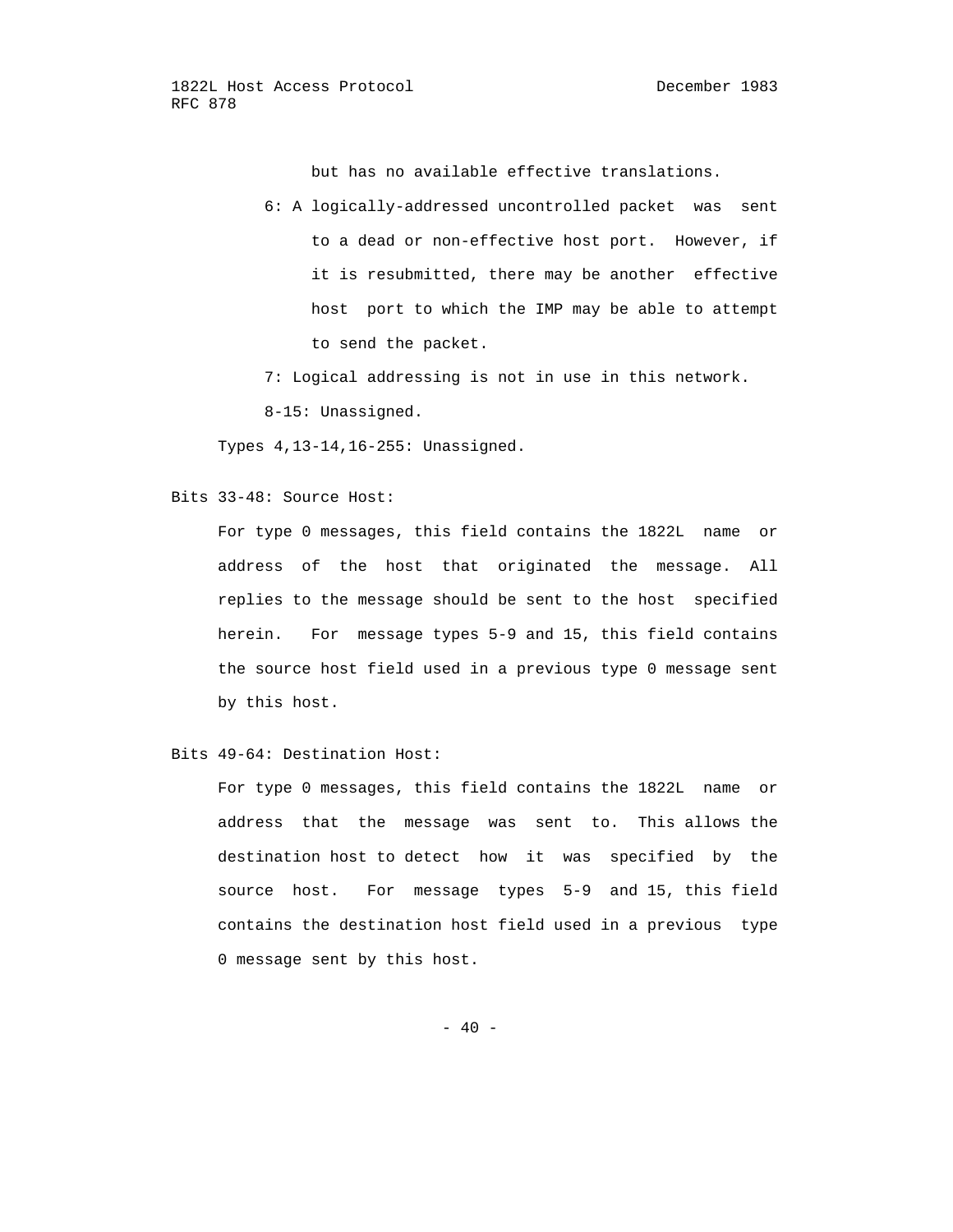Bits 65-76: Message ID:

 For message types 0, 5, 7-9, and 15, this is the value assigned by the source host to identify the message (see section 3.1). This field is also used by message types 2 and 6.

Bits 77-80: Sub-type:

 This field is used as a modifier by message types 0-2, 5-7, 9, and 15.

Bits 81-96: Message Length:

 This field is contained in type 0, 3, 11, and 12 messages only, and is the actual length in bits of the message (exclusive of leader, leader padding, and hardware padding) as computed by the IMP.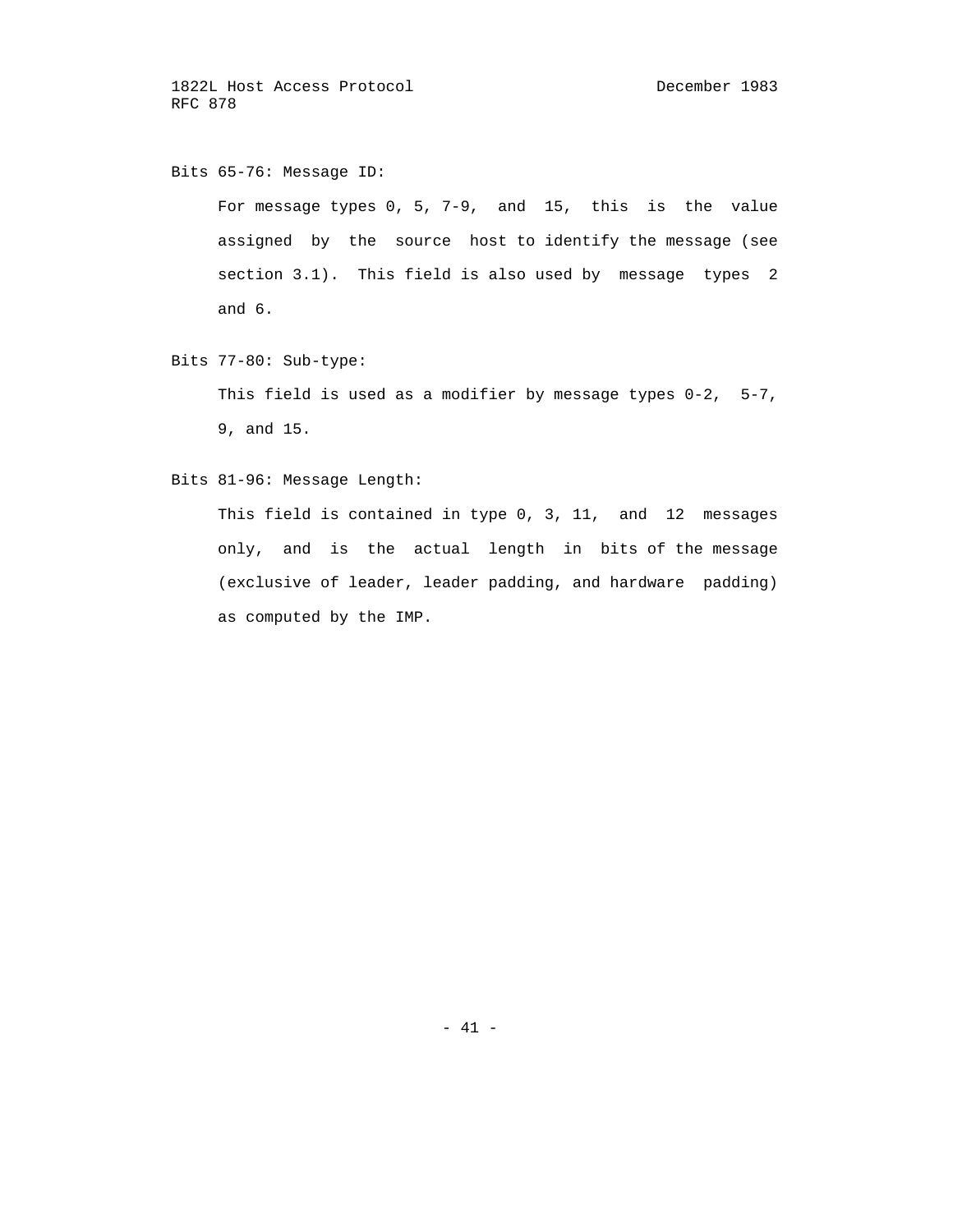# 4 REFERENCES

- [1] "Specifications for the Interconnection of a Host and an IMP", BBN Report 1822, December 1981 Revision.
- [2] E. C. Rosen et. al., "ARPANET Routing Algorithm Improvements", Internet Experimenter's Note 183 (also published as BBN Report 4473, Vol. 1), August 1980, pp. 55- 107.
- [3] J. Reynolds and J. Postel, "Assigned Numbers", Request For Comments 870, October 1983, p. 14.
- [4] J. Postel, ed., "Internet Protocol DARPA Internet Program Protocol Specification", Request for Comments 791, September 1981.
- [5] J. Postel, "Address Mappings", Request for Comments 796, September 1981.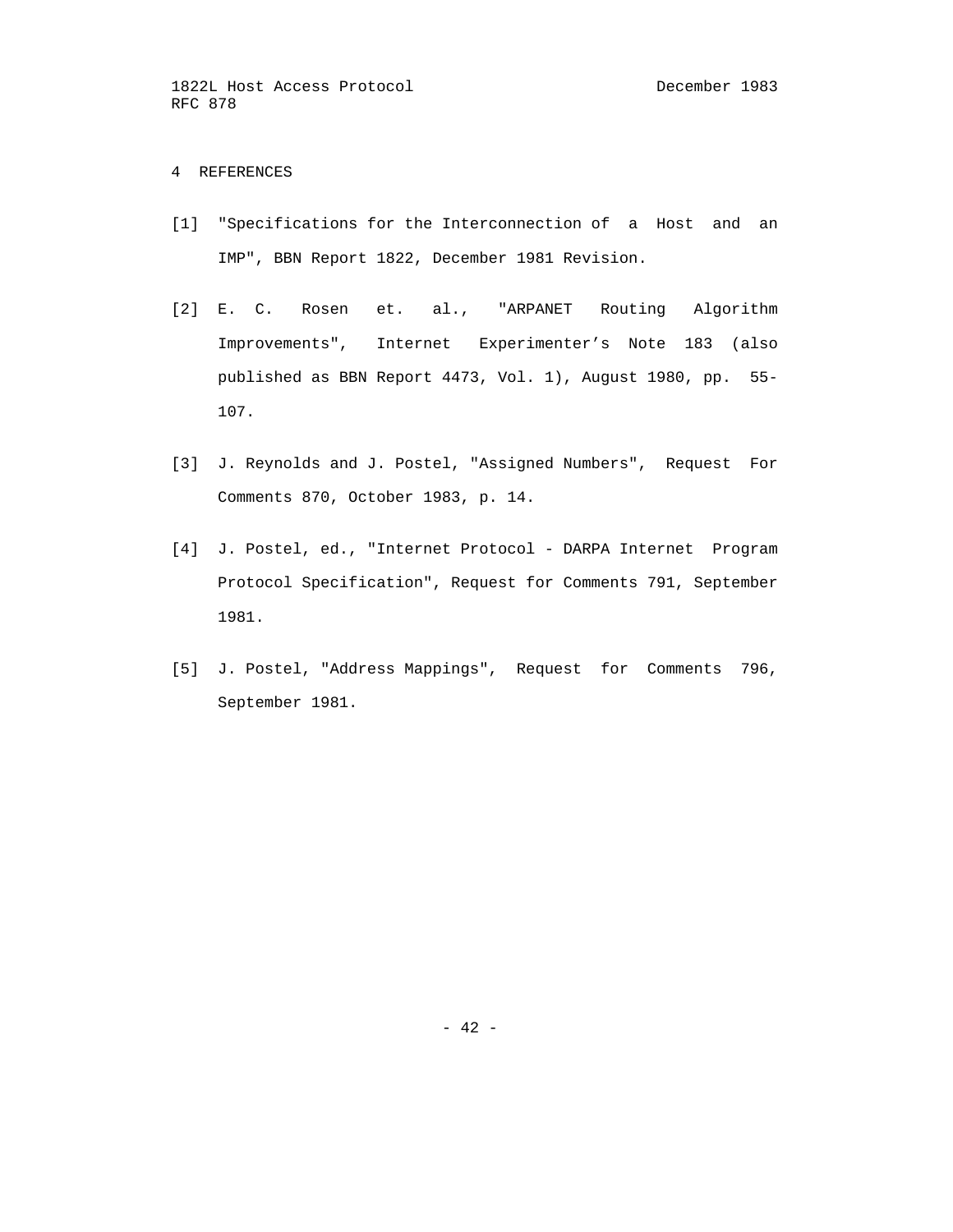#### APPENDIX A

# 1822L-IP ADDRESS MAPPINGS

 Once logical addressing is in active (or universal) use in a | network, to the extent that the "official" host tables for that | network specify hosts by their logical names rather than by their | physical network addresses, it would be desirable for hosts on | other networks to also be able to use the same logical names to | specify these hosts when sending traffic to them via the internet |  $\lceil 4 \rceil$ .

 Happily, there exists a natural mapping between logical names and | internet addresses that fits very nicely with the already | standard ARPANET-style address mapping as specified in RFC 796, | Address Mappings [5]. The current ARPANET-style class A mapping | is as follows (from RFC 796):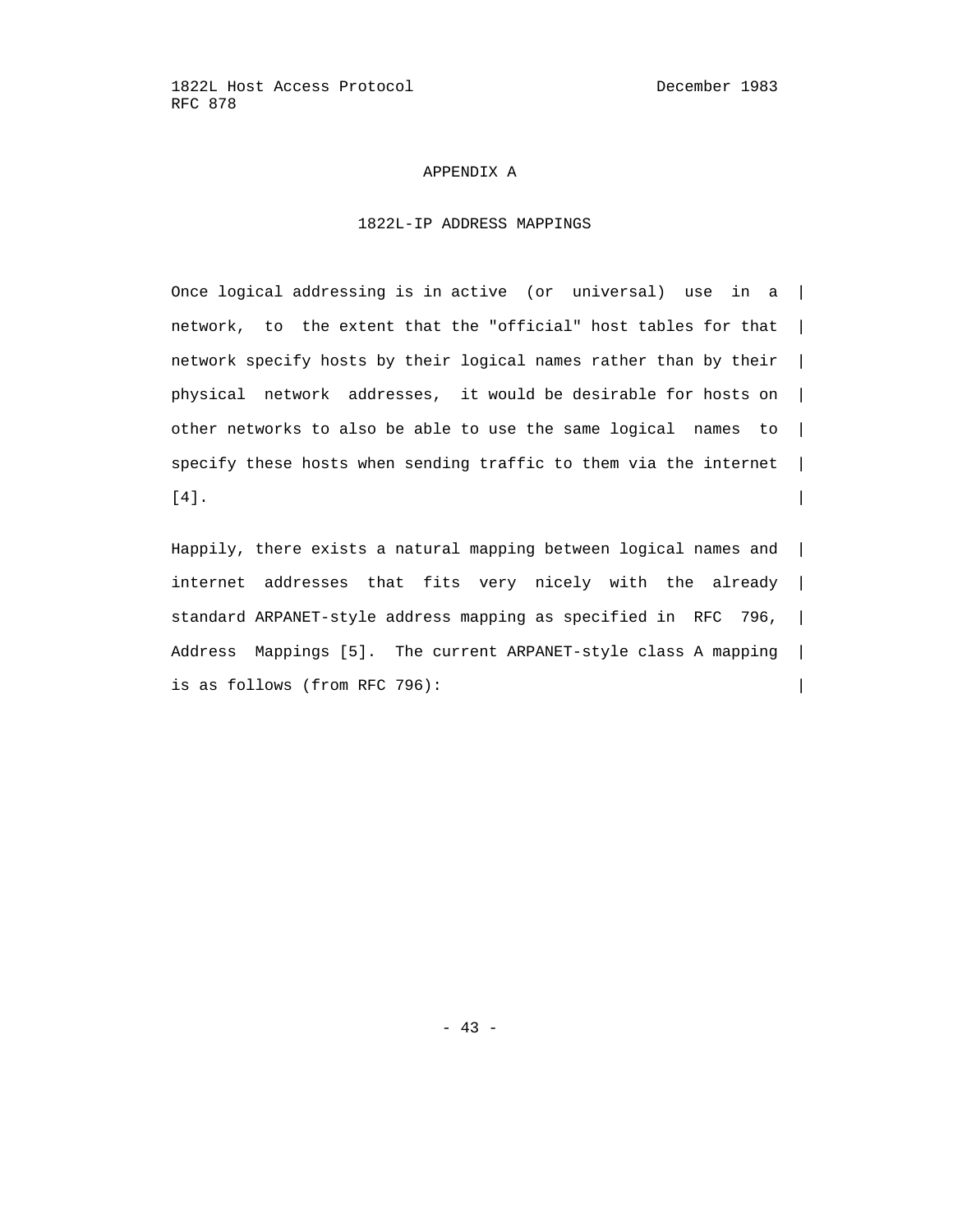

 1822 Class A Mapping Figure A.1

For 1822L names and addresses, the mapping would be:



 1822L Class A Mapping Figure A.2

 For 1822L addresses, this mapping is identical to the 1822 | mapping. For 1822L names, the IP address would appear to be | addressing a high-numbered (64-255) 1822 host. Although the LH | (logical host) field is still defined, its use is discouraged; | multiple logical names should now be used to multiplex multiple |

- 44 -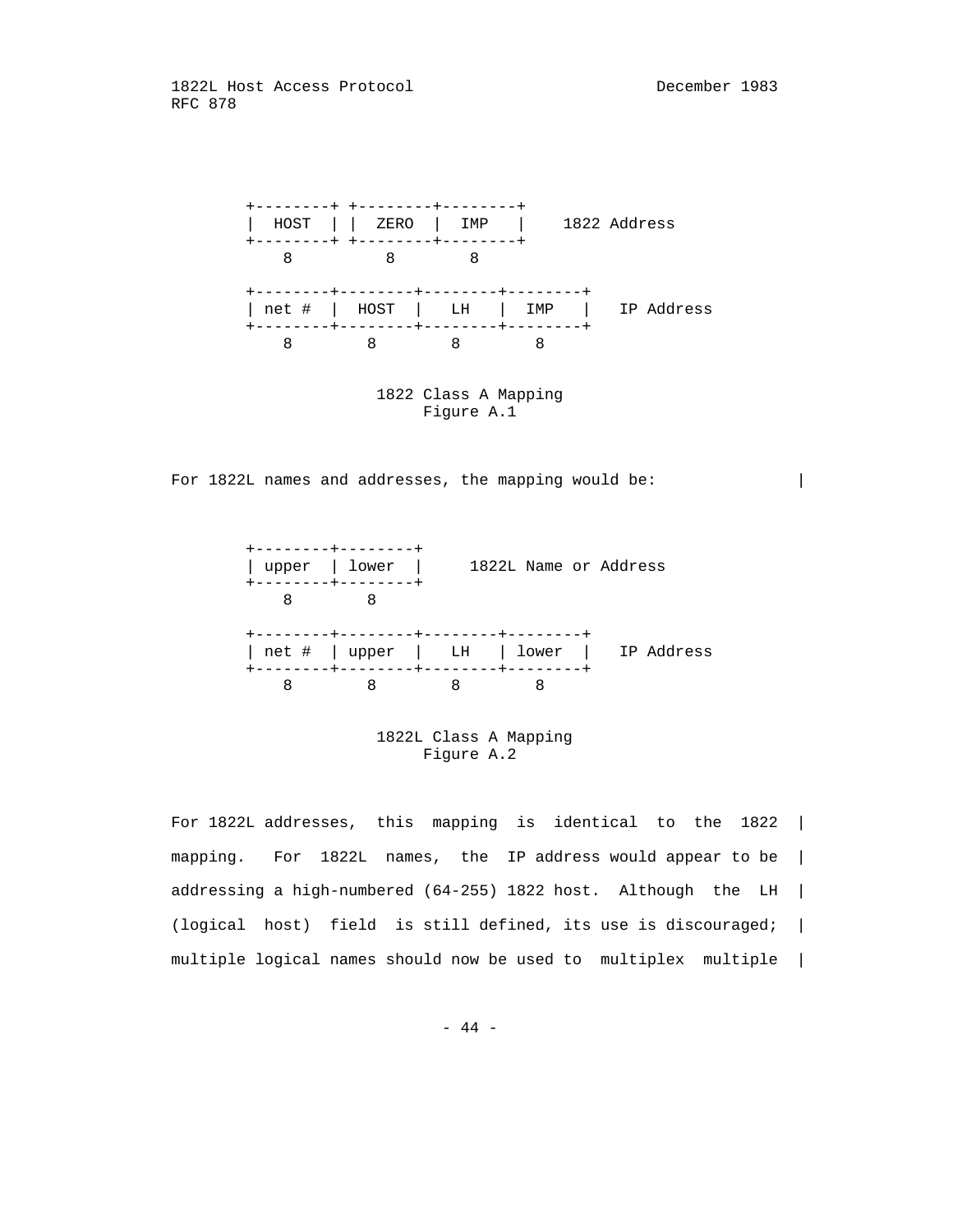functions onto one physical host port.

This mapping extends to class B networks:



## 1822L Class B Mapping Figure A.3

 Finally, logical addressing will allow IMP-based class C networks | for the first time. Previously, it was very hard to try to | divide the 8 bits of host specification into some number of host | bits and some number of IMP bits. However, if ALL of the | internet-accessible hosts on the network have logical names, | there is no reason why networks with up to 256 such logical names | cannot now use class C addresses, as follows: |

- 45 -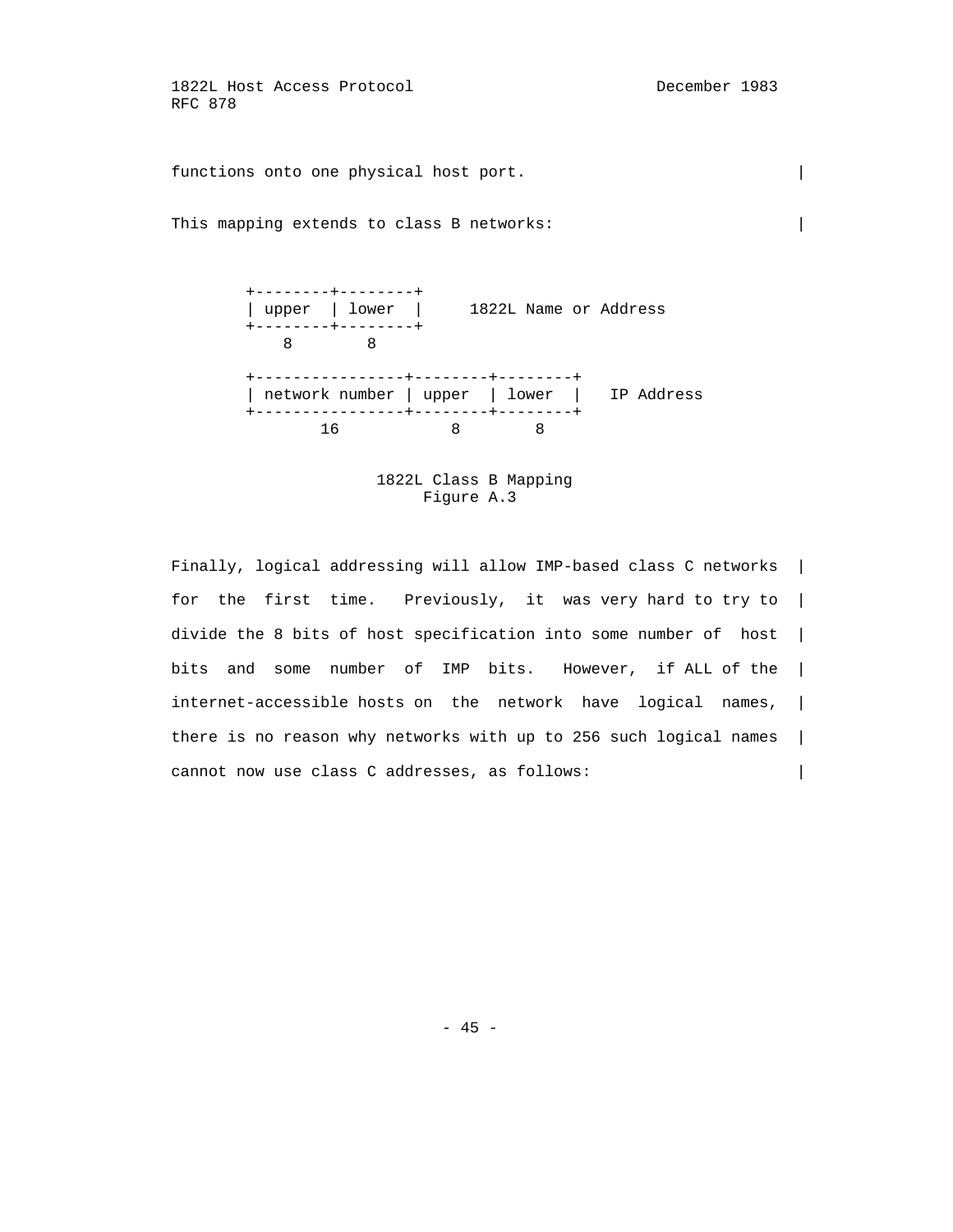

 1822L Class C Mapping Figure A.4

 Those hosts on the network desiring internet access would be | assigned logical names in the range 40000 to 40377 (octal), and | the gateway(s) connected to that network would make the | translation from IP addresses to 1822L names as specified above. | Note that the network could have many more than 256 hosts, or 256 | defined names; the only restriction is that hosts that desire | internet support or access be addressable by a name in the range | 40000 - 40377. Traffic that was strictly local to the network | could use other names or even 1822L addresses. |